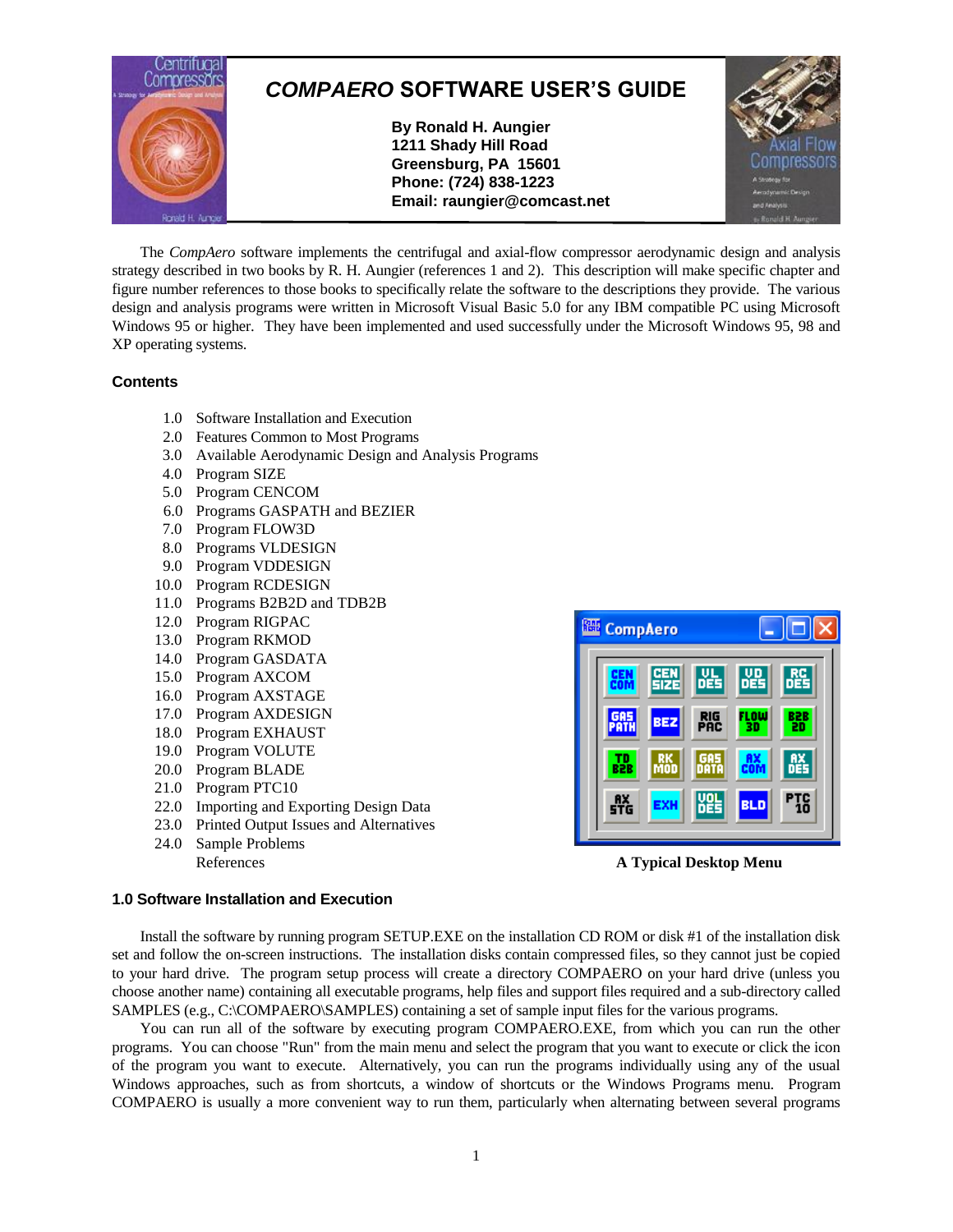during the design process.

On the first run of any application, you should select SetUp from the application's main menu to set your printer margins, font and font size, screen font, font size and colors, default units, etc. The on-line help should be more than sufficient to carry out the setup process. You should note that some printer drivers impose margins external to the setup here to avoid printing in certain areas of the page. You may have to experiment a little to get the margins you want. The information generated during the setup process is stored in the Windows registry by the operating system.

### **2.0 Features Common to Most Programs**

The various programs use a fairly standard Windows type File menu with the usual Open, Save, SaveAs and Close options. This menu will also contain some of the most recent input files you have used previously. Most programs also offer an input file input box, where you can type in the path and input file name directly. Each Program uses a recommended file name extender. You don't have to follow that practice in most cases, but file searches will be much easier if you do. Often when designing, one switches from one program to another, using the same base input file name for each with the default extender for each program. When creating input files for one program for use in another, the default assumption is that you will be doing this, but again you can over ride the default if you want to.

Except for programs AXSTAGE, BEZIER, BLADE, GASPATH and RIGPAC, (which use dimensionless data), all programs have a general input-output units capability. You can select the units you want to use from a rather large number of choices. The *CompAero* system always maintains a default units set, which is assumed to be the one you want when you start a new case. You can set the default units from any program using the units package from the SetUp menu in the main window. You can also customize the default units set from other programs, and you can choose different units for any particular problem. Input-output units are saved in all input files to be sure the correct units are used for each problem. You can change the units used for a problem after input data has been entered, but that will not change the input data. You will need to edit the input data if it needs to be converted to the new units. When you are setting the units, the first step is to select the standard set that is closest to what you want (English, SI-metric, etc.). Then you can customize individual units to obtain the combination that you want. Some units are derived from your selections (e.g., enthalpy from energy and mass). The derived units are displayed as you make your selections. Usually, a checkbox will be visible to permit you to use the selected units as the default set.

The various programs that offer aerodynamic analysis employ a general ideal/non-ideal gas equation of state package, including a gas property database currently containing over 100 compounds. The process of selecting a gas or gas mixture equation of state will be identical in these various programs. Three basic options are available:

- Load Pseudo-Perfect Gas Data: Here you load the gas mole weight, specific heat, Cp, isentropic exponent and viscosity constants for a linear fit with temperature. The gas is over-specified to permit you to approximate a real gas with this pseudo-perfect gas model as described in chapter 2.
- Ideal/Non-Ideal Gas Database: Uses a gas property database to set up gas or gas mixture equation of state. You can use an ideal gas [with  $Cp = Cp(T)$ ] or one of the two available Redlich-Kwong non-ideal gas models.

When the second option is used, you can select an option to set up a pseudo-perfect gas model (as described in chapter 2). The pseudo-perfect gas model offers very fast computations and the database makes it simple to create the model for a gas or a gas mixture. The program calculates the constants that you would otherwise enter as input data under the first option. Indeed, it is faster than the ideal-gas model under the second option, since it uses constant specific heats. It will be adequate for nearly any centrifugal compressor application.

A good starting point for new users is to run Program RKMOD, which performs a variety of thermodynamic equation-of-state calculations. Follow the menu and screen instructions carefully and you should have little trouble mastering the process of setting up a new gas thermodynamic model. Since it is needed so often and by so many of the programs, it is a good idea to understand the process early.

### **3.0 Available Aerodynamic Design and Analysis Programs**

In addition to COMPAERO.EXE the following computer programs are available for centrifugal and axial-flow compressor aerodynamic design and analysis.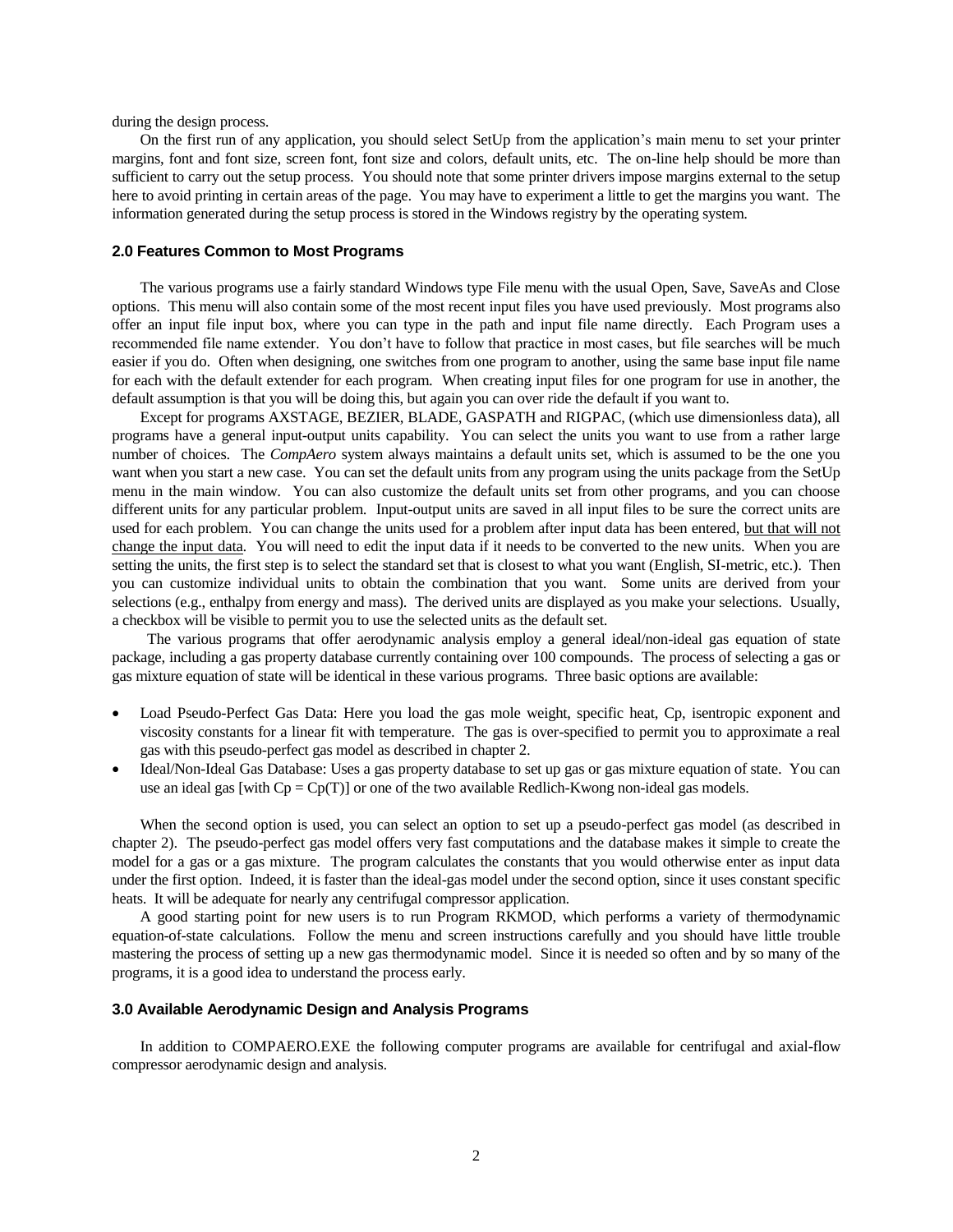- SIZE.EXE: a centrifugal compressor stage preliminary aerodynamic design program (ref. 1, chapter 6).
- CENCOM.EXE: an aerodynamic performance analysis for single-stage or multi-stage centrifugal compressors (ref. 1, chapter 5).
- GASPATH.EXE: a general gas path (end-wall contours and blades) design program (ref. 1, chapter 7).
- VLDESIGN.EXE: a vaneless diffuser detailed aerodynamic design program (ref. 1, chapter 8). Includes a performance analysis (ref. 1, chapter 5).
- VDDESIGN.EXE: a vaned diffuser detailed aerodynamic design program (ref. 1, chapter 9). Includes a performance analysis (ref. 1, chapter 5) and a linearized blade-to-blade flow analysis (ref. 1, chapter 12).
- RCDESIGN.EXE: a crossover bend and return channel detailed aerodynamic design program (ref. 1, chapter 10). Includes a performance analysis (ref. 1, chapter 5) and a linearized blade-to-blade flow analysis (ref. 1, chapter 12).
- FLOW3D.EXE: a quasi-three-dimensional inviscid flow field analysis (ref. 1, chapter 12 and ref. 2, chapter 12) with supporting surface boundary layer analyses (ref. 1, chapter 15 and ref. 2, chapter 5).
- B2B2D.EXE: a two-dimensional blade-to-blade potential flow analysis (chapter 13) with supporting surface boundary layer analyses (ref. 1, chapter 15 and ref. 2, chapter 5).
- TDB2B.EXE: a time-marching blade-to-blade flow analysis (ref. 1, chapter 14 and ref. 2, chapter 5) with supporting surface boundary layer analyses (ref. 1, chapter 15 and ref. 2, chapter 5).
- RKMOD.EXE: an ideal/non-ideal fluid equation-of-state package for a range of thermodynamic property calculations (refs. 1 and 2, chapter 2). This same equation of state package is used by many of the other programs.
- GASDATA.EXE: a gas property database maintenance program to support program RKMOD and the other programs that use its equation of state.
- RIGPAC.EXE: (Radial Impeller Geometry PACkage): a general geometry package primarily for impellers, but suitable for other vaned components also. It performs many operations and geometry calculations commonly used in centrifugal compressor design and implementation. Conceptually, it is similar to Program GASPATH, except that it starts from known geometry (e.g., to treat existing component designs). The value of this type of program is discussed in chapter 7 of ref. 1.
- BEZIER.EXE: a program to generate the curves used by Program GASPATH to construct the end-wall contours and blades (ref. 1, chapter 7). It can be accessed directly from Program GASPATH. But, on occasion it is convenient to work with this program for creating or refining curves just to avoid the need to navigate through the menu structure of Program GASPATH to get to this sub-program.
- AXCOM.EXE: an aerodynamic performance analysis for axial-flow compressors (ref. 2, chapters 7- 9).
- AXSTAGE.EXE: an axial-flow compressor stage design program (ref. 2, chapter 10).
- AXDESIGN.EXE: a multistage axial-flow compressor design program (ref. 2, chapter 11).
- EXHAUST.EXE: an axial-flow turbomachinery exhaust diffuser, scroll, collector aerodynamic performance analysis (ref. 2, chapter 13).
- VOLUTE.EXE: a volute geometry detailed design program suitable for centrifugal compressors and radial-inflow turbine stages. It accomplishes detailed passage designs at specified circumferential stations using either elliptical or rectangular passage cross-sections for external and internal volutes.
- BLADE.EXE: a blade-section geometry program for the various standard airfoils used (ref. 2, chapter 4). Its original purpose was to check out the blade geometry routines and database for axial-flow compressors. Sometimes it has been useful for generating blade section geometry for documentation purposes, so it has been included. Indeed, many of the figures included in reference 2 were generated using data exported from this program.
- PTC10.EXE: a program to correct test performance data on a centrifugal compressor to the intended working fluid and operating conditions appropriate to the intended application.

File RKDBASE.DAT contains gas thermodynamic data for over 100 compounds collected over several years. This is supplied as a courtesy to the user, who must use the data at his or her own risk. No general statement is possible regarding either its accuracy or its adequacy for the user's range of thermodynamic conditions. Indeed, one function of Program RKMOD is to permit users to check representative calculations against other sources to evaluate the accuracy of the data and the equations of state for specific problems of interest. Program GASDATA can be used to maintain this database, print the property data stored, add new compounds, edit existing data, etc.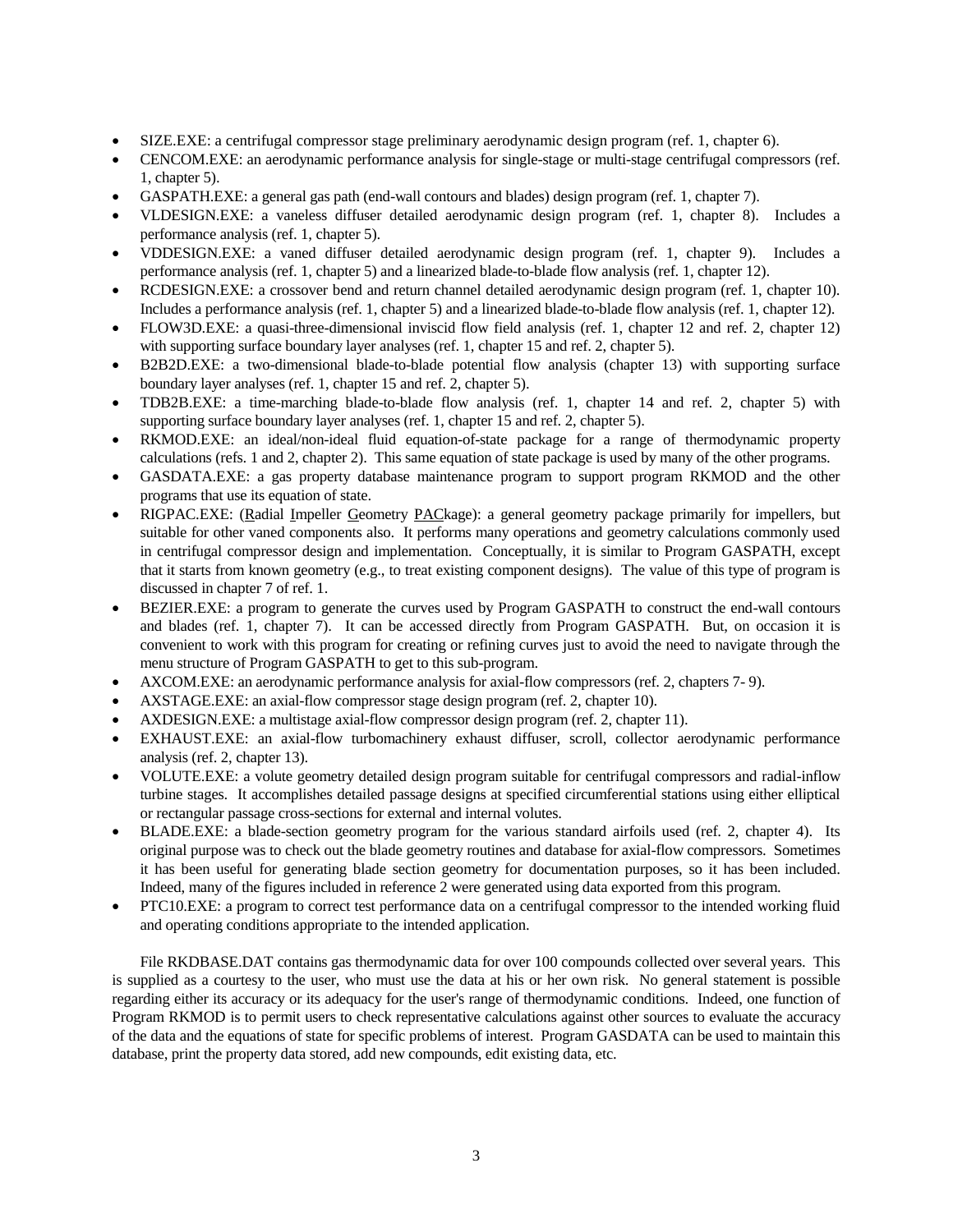### **4.0 Program SIZE**

Program SIZE implements the preliminary design procedure described in ref. 1, chapter 6. It uses basic design correlations and design criteria to rough out a "first cut" centrifugal compressor stage design. Its purpose is to convert your design objectives into a viable stage configuration to provide a starting point for detailed component design activity. Program SIZE creates the input data files for other centrifugal compressor aerodynamics programs needed for the detailed stage design, including:

- Program CENCOM for the aerodynamic performance analysis.
- Program GASPATH for detailed design of the impeller hub, shroud and blades.
- Program VLDESIGN for detailed design of the vaneless diffuser.
- Program VDDESIGN for detailed design of the vaned diffuser.
- Program RCDESIGN for detailed design of the crossover/return channel.

Some editing of the input files created may necessary. Scaled blade thicknesses and recommended surface finish values may not be appropriate for manufacturing or mechanical design considerations. The component inlet flow data for the component design programs (VLDESIGN, VDDESIGN & RCDESIGN) are approximate. Usually, these should be revised using Program CENCOM predictions. Program CENCOM can perform these input file updates for you when it has completed a performance analysis.

To start your program SIZE run, you specify either adiabatic or polytropic as the performance data type to be used. You define the stage component types to be used.

- Impeller: covered or open; full-inducer, semi-inducer or no-inducer.
- Diffuser: vaned or vaneless.
- Discharge: return system or volute.

Full-inducer and semi-inducer impellers use straight-line element three-dimensional blades, while no-inducer designs use two-dimensional, axial-element, circular-arc blades. You specify the inlet total pressure and temperature for the stage and the lower and upper diameter limits for the stage (i.e., limits imposed by the shaft plus minimum hub metal thickness and by the casing size). If no limits are specified, the program chooses values without constraint. You have to define the input/output units you are using and the gas equation of state to be used.

The stage sizing calculations require specifications of rotation speed, impeller diameter, mass flow, head, efficiency and impeller tip flow angle. You have several options for providing these specifications.

Speed/Diameter Input: specify two of the following:

- Rotation speed (rpm)
- Impeller tip diameter
- Impeller tip speed, rotational Mach number or (standard air) equivalent tip speed.

The rotational Mach number is the tip speed divided by the inlet total sound speed. The equivalent tip speed option defines a tip speed that gives the same rotational Mach number as the specified value for standard air.

Inlet flow input options: specify the inlet flow coefficient,  $\phi$ , inlet mass flow or inlet volume flow (Q). For impeller tip diameter,  $d_2$ , and tip speed  $U_2$ ,

# $\phi = Q / [\pi U_2 d_2^2 / 4]$

The impeller tip triangle specification is either the tip relative flow angle or tip flow coefficient (tip meridional velocity / tip speed). The program makes a preliminary selection based upon diffuser type and inlet flow coefficient. The program displays this choice for you to edit as you choose.

The program offers an estimate of the target head coefficient and efficiency considered reasonable design targets if constraints permit (see ref 1, figures 6-1 and 6-2). You may use these values or enter your own choices. When you specify the head/efficiency targets, you enter the efficiency and one of the following: head coefficient, head, power, discharge total pressure or total-to-total stage pressure ratio. Use some care when not entering head coefficient. You can ask for values of the other parameters that are impossible for the diameter and speed you are using. Usually it is best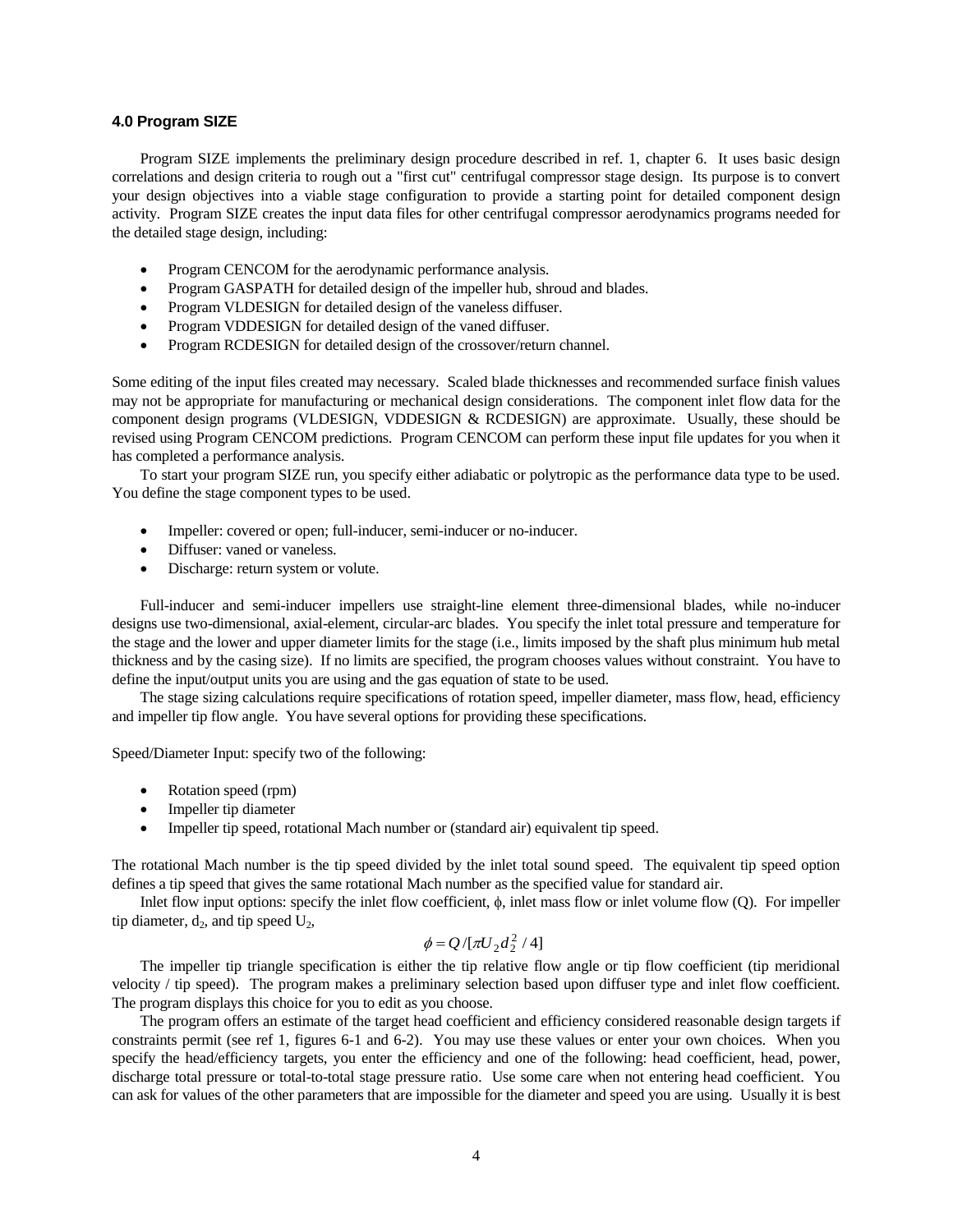to use head coefficient until you have defined design data capable of producing the other design parameters before using them directly.

The stage sizing calculations assume the head/efficiency targets are accurate. When in doubt about this, it is advisable to run Program CENCOM following the sizing calculations (Program SIZE will create the input file) and revise these specifications for a rerun if necessary.

All Program SIZE input specifications can be edited interactively to refine the sizing calculations. After each component is sized, you are given the option to continue or to go back, edit the basic design data and start the sizing calculations from the beginning. You also can size only part of the stage components if you choose.

With this brief introduction and the fairly extensive on-line help available from Program SIZE, it is really a fairly easy program to learn to use.

### **5.0 Program CENCOM**

Program CENCOM provides an aerodynamic performance analysis for single-stage or multi-stage centrifugal compressors using the procedures described in ref. 1, chapter 5. For new designs, the initial input file for this program will normally be supplied by Program SIZE. As the design progresses through the detailed design process, the various detailed design programs have the capability to continually update the input file for this program with the refined geometry data. Only for existing compressor stages not designed with the *CompAero* system, will users have to enter all input data. But, it will often be necessary to edit input data, so a brief discussion of the data required will be given here.

Program CENCOM plays a very central role in the design process. Hence, it includes a capability to update input files for Programs VLDESIGN, VDDESIGN and RCDESIGN to supply them with current inlet fluid dynamic and thermodynamic data. It can also supply impeller flow data to FLOW3D and GASPATH. While Program SIZE can create initial input data files for most component detailed design programs, as components are refined, inlet conditions for downstream components will change. Program CENCOM will update that portion of the various input files for you. In the case of Programs FLOW3D, this is an easy way to add inlet flow data and the gas thermodynamic equation of state to an impeller input file created by Programs GASPATH or RIGPAC.

This program can collect and save performance prediction results and use them to display or print performance maps for the compressor. Three maps are provided: a pressure or head type, an efficiency type and a power type. The map menu in the main window lets you select the variables to map, the curve legend (e.g., to identify alternate speeds or guide vane settings and plot as separate curves) and let you transfer to the Map window to load or edit data. When map options are set up, the main window shows a check box to let you save (when checked) or not save (when unchecked) subsequent predictions in the map file. On-line help describes other features you need to know. The program always provides stage performance maps when a stage is analyzed. There are several advantages of this more general map capability. First, it maps the complete compressor performance rather than just a stage. Second, you can supply test data (if available) to assist in evaluating the program's accuracy or target performance goals for guidance in design activity. Finally, you can include results from several analyses, whereas a single analysis allows a maximum of eight flow points.

Input data for this program is entered for a series of stage components, which you can arrange in the order in which they appear in the stage. Each time you add a component, it is placed at the end of the input file. The program provides a fairly complete editing capability that, among other things, lets you easily rearrange the order of the components when appropriate. Some "components" are not actual stage components (e.g., units, gas model and inlet flow data) and they can appear in any order and at any location among the true components. When editing specific input data, you will simply choose the "component" to be edited and the program lets you change values of input parameters for it. Multistage compressors are analyzed by simply combining input files of the various stages to be included. The program lets you choose these stage input files and combines them into a multi-stage input file for you. When entering or editing input data, Program CENCOM offers extensive on-line help

### Inlet Flow And Rotation Speed Input Data

You enter or edit the inlet flow, total pressure, total temperature, swirl parameter and rotation speed for your case. The rotation speed is constant for each case, but up to eight flow points can be considered for each case. You have alternate options for the input for three of the parameters that you can select. The choices are: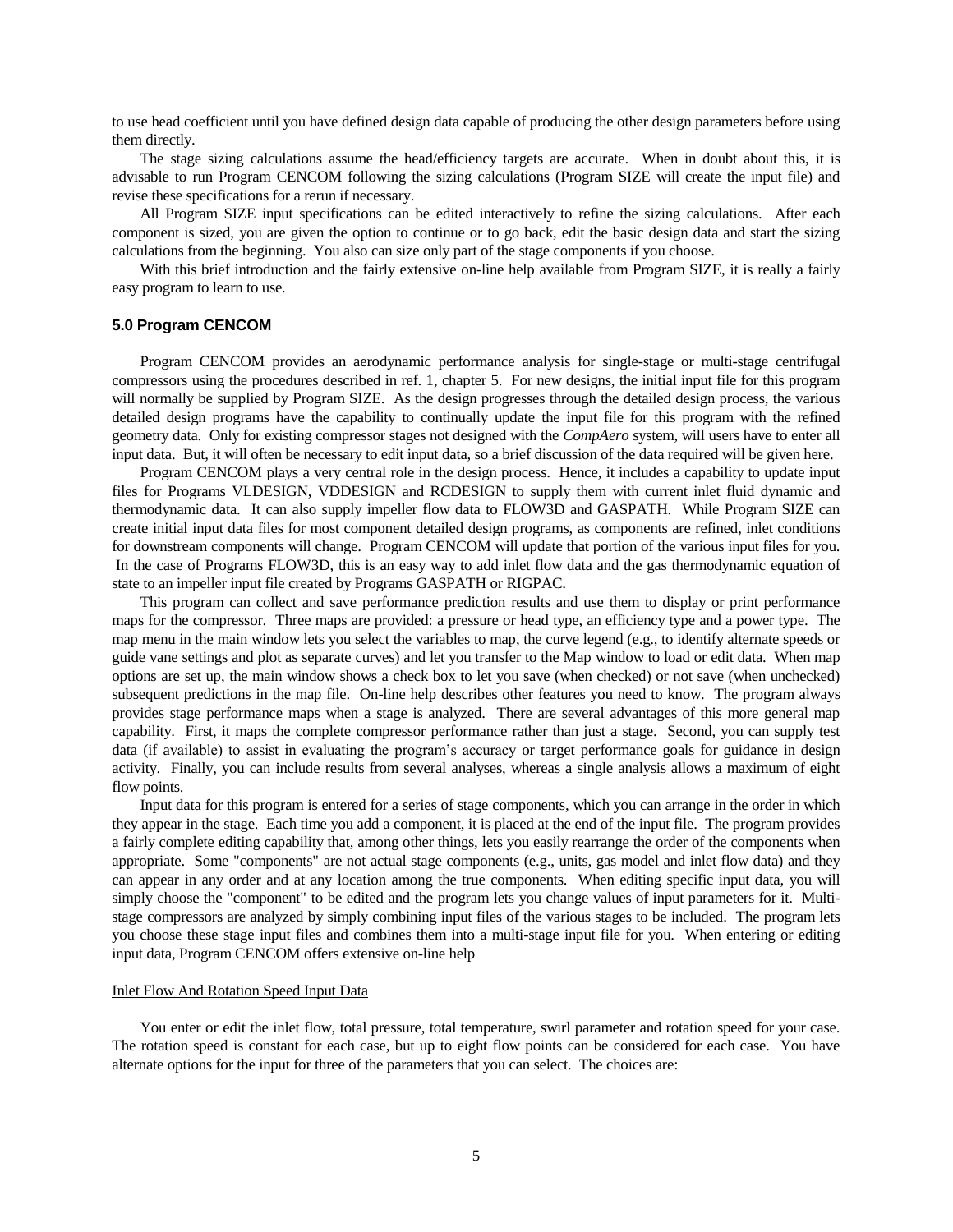- $\bullet$  Inlet Flow: mass flow, volume flow or flow coefficient,  $\phi$ . Use the last option only if an impeller is one of the stage components.
- Swirl Parameter: absolute tangential velocity or absolute flow angle with respect to tangent, on the mean streamline at the inlet of the first component.
- Rotation Speed: rpm, rotational Mach number (tip speed/inlet total sound speed), equivalent tip speed (sets actual tip speed to yield the same rotational Mach number as would occur for air at standard conditions at this equivalent tip speed) or the actual (mechanical) tip speed. Rotational Mach number and equivalent tip speed are converted to rpm using the inlet total sound speed for the first flow point. Hence, they are normally useful only when inlet total conditions are constant for all flow points.

Dimensional data are all entered in the input/output units you are using for this case. The program continually reorders your data such that the inlet flow is in increasing order. This is done every time you finish editing an inlet flow value. Several useful data entry and edit functions are available and are described in the on-line help for this window. In the case of multistage compressor analyses, program versions dated 10/19/07 or later allow the user the option of specifying different rotation speeds for stages after the first to treat integral-geared compressors with stages mounted on separate pinions. Guidance is available in the on-line help for this window.

## Inlet Passage Input Data

The inlet passage component is just a starting point for the analysis where you can specify the inlet flow data when the first component is not an inlet guide vane or an impeller. The program will perform a mass balance on this annular passage station to start the performance analysis. Data required are the mean stream surface radius and the passage hubto-shroud width.

## Inlet Guide Vane Input Data

The geometry required for inlet guide vanes is as follows:

- The vane inlet mean stream surface radius.
- The vane inlet mean camberline angle with respect to the tangential direction.
- The vane inlet passage area (full area of the annulus).
- The vane discharge mean stream surface radius.
- The vane discharge mean camberline angle with respect to the tangential direction.
- The vane discharge passage area (full area of the annulus).
- The number of vanes.
- The vane meridional length, i.e., the distance from leading edge to trailing edge measured in the meridional (constant polar angle) plane.
- The vane mean angle, i.e., the vane mean camberline angle with respect to the tangential direction mid-way through the vane passage.

Note that all vane angles are with the vane set in its operating condition (for adjustable vanes, all angles must be adjusted when the vane is reset).

## Impeller Geometry Input Data

Much of the impeller geometry is related to the mean stream surface (figure 5-4). This is a surface that divides the annulus into two equal areas. Typically, it is defined by the radius at the root-mean-square (rms) of the hub and shroud radii. Blade angles are measured in the relevant stream surface with respect to the tangential direction (figure 5-5). Values are input for the hub and shroud stream surfaces at the blade leading edge. Values required on the mean stream surface are at the leading edge, trailing edge and a mid-passage location.

Diameters for the blade leading and trailing edges at both hub and shroud are required. The disk and cover diameters (outer) are input. For open impellers, enter the cover diameter as zero. The eye diameter is an optional input. If not supplied, impeller thrust calculations will not be provided. You will also put in a tip diameter. Usually, this is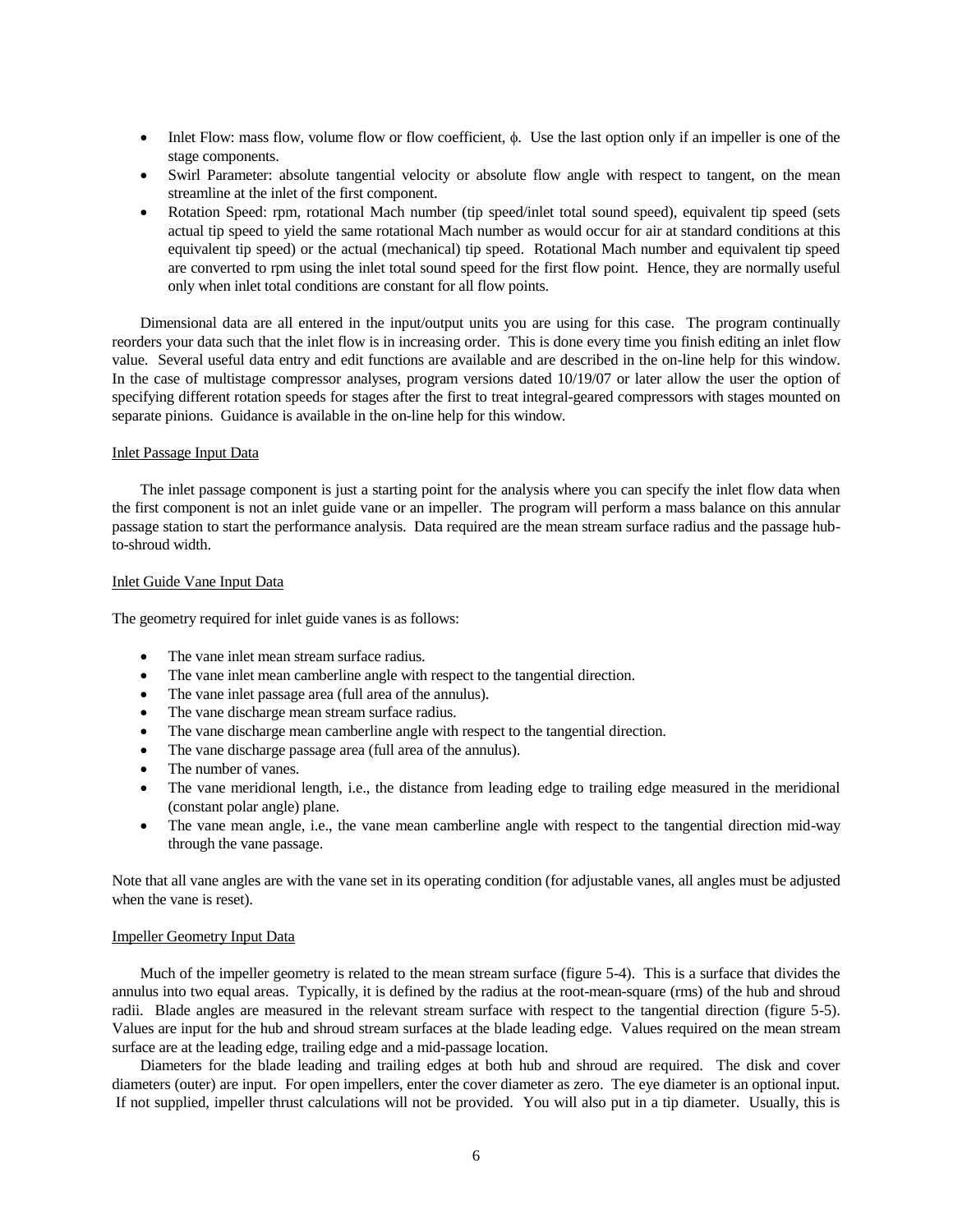redundant, but is provided for cases where then hub and or shroud extend beyond the blade trailing edge. It is an average of the hub and shroud values.

Passage widths relevant to the blade leading and trailing edges are required. They should be representative of the passage width available for the flow. They are measured along quasi-normals (lines approximately normal to the hub and shroud - they are not necessarily aligned with the blade edge). The passage width at the eye is optional (again needed to provide impeller thrust). A passage width at the tip is also supplied. Usually, this is redundant, but is provided for cases where then hub and or shroud extend beyond the blade trailing edge.

Blade thicknesses at the leading and trailing edges on the mean stream surface are input. If more convenient, use average of hub and shroud values. Fillet blockages for the leading and trailing edges are also entered. These define the fraction of otherwise open area blocked by fillet welds (or any other area blockage not attributable to the blades, themselves). The mean stream surface cone angle,  $\alpha_c$ , is the angle between a tangent to the mean stream surface and the axial direction (figure 5-4). Values are required at the leading and trailing edges. Surface finishes (rms) are required for both the internal passages and the hub/cover/housing area. Clearances between the housing and both the disk and cover are entered. In the case of open impellers, the blade-shroud clearance replaces the cover clearance. Use average values. You enter both the number of full blades and the number of splitter blades and the meridional length of each on the mean stream surface (e.g., L on figure 5-4; enter zeros all for splitter blade data if there are none).

Throat area is a required input (figure 5-5). You do have an alternative -- you can input the blade angle and blade thickness at the throat (on suction surface side of the blade passage) and the program will try to estimate it. This is not highly recommended, but may be okay in early phases of design and analysis or when choking is not expected in the impeller. Make one choice or the other and enter zero(s) for data not being entered. The best source of this data is to let one of the geometry programs (GASPATH or RIGPAC) create or update the input file for this program so an accurate throat area is obtained. You also select an inlet loss model to be used. This approximates the loss between the impeller eye and the blade leading edge. If you are modeling this loss separately (e.g., via a vaneless passage analysis) choose the option for no loss. The other choices are an inlet passage loss (typically for multi-stage configurations) or a nosespinner loss (typical of axial inlet, overhung shaft).

As optional input, you can enter the curvatures (inverse of the radius of curvature) of the mean stream surface at the leading and trailing edges. If you do not enter them, the program will estimate them from the other data. Unless you have a good source for these data, it is best to let the program estimate them. They directly impose the hub-to-shroud meridional velocity gradients due to passage curvature. These curvatures are positive in the conventional impeller (surface concave upward). If you have a good source (e.g., detailed geometry design/analysis programs) supply the data since the program hasn't enough data to estimate them rigorously. But, the program's estimate is much better than a guess. When programs GASPATH and RIGPAC create or update impeller geometry for this program, they will supply these data.

Labyrinth seal geometry is supplied for the shaft seal. For covered impellers, the cover (or eye) seal geometry is also supplied. Seal leakage can be neglected for either or both seals by setting the number of seal fins to zero. If the seal leakage is neglected, the program will not provide an impeller thrust force calculation, since leakage greatly affects the pressure distributions along the disk and cover. Only straight-through labyrinth seals are modeled. The geometry input data common to both seals are (figure 4-6):

- Seal clearance: the clearance between the tip of the fins and the seal housing.
- Point thickness: the thickness of the seal fins at the tip or point.
- Seal pitch: the distance between adjacent fins.
- Number of fins: the number of fins in the seal.
- Seal diameter: the diameter at the clearance gap.

The shaft seal uses two more parameters to permit assigning the seal pressure and temperature at the outer side of the seal. If the stage has a return channel, these are only first guesses - the program will iterate to use the correct values. The input form is chosen to permit reasonable approximations for most shaft seals. The input data are:

- $\bullet$   $(T_{\text{seal}} T_{\text{oin}})/(T_{\text{tip}} T_{\text{oin}})$
- $\bullet$  (P<sub>seal</sub> P<sub>oin</sub>)/(P<sub>tip</sub> P<sub>oin</sub>)

where  $T_{\text{sea}}$  is the seal temperature,  $P_{\text{sea}}$  is the seal pressure,  $T_{\text{oin}}$  is the stage inlet total temperature,  $P_{\text{oin}}$  is the stage inlet total pressure,  $T_{tip}$  is the impeller tip temperature, and Ptip is the impeller tip pressure. For a single stage compressor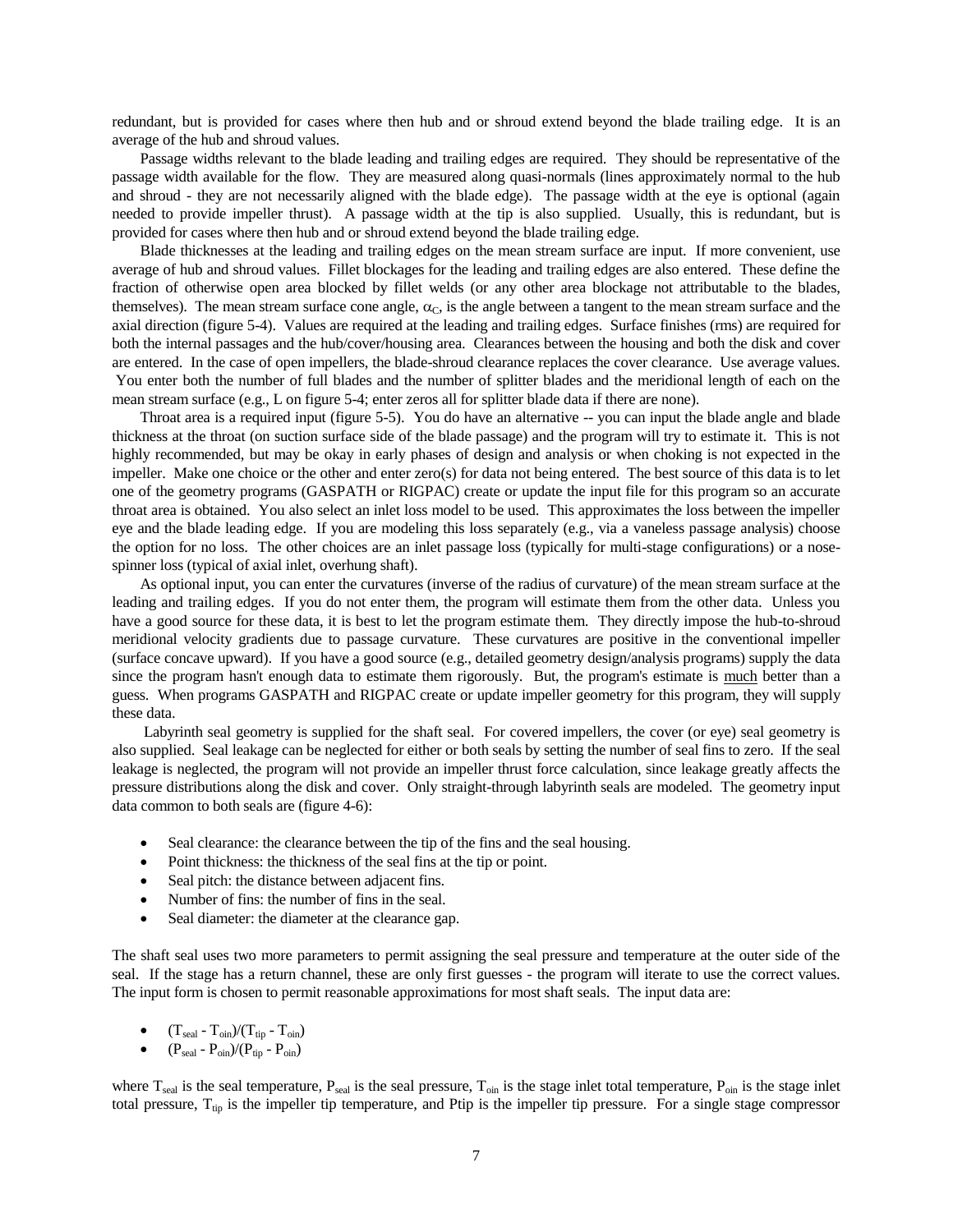with outer seal exposed to inlet conditions, these data would both be entered as zero. For return channel stages, the temperature term would be about 1.0. The pressure term is typically about 1.3 - 1.4 (the program will correct both for return channel stages). For other cases the user must decide on appropriate values.

### Vaneless Diffuser/Vaneless Passage Input Data

The input data for vaneless diffusers and vaneless passages are identical (a crossover bend can also use this input form, but usually the special form discussed later in this section is more convenient). You specify the rms surface finish and the number of equal spaced stations along the passage that are to be used for the analysis (minimum of three). Then you supply geometry at a specified number of stations (minimum of two) from which the program will obtain the computation stations by interpolation. The data required are the axial coordinate and radius on the mean stream surface and the passage hub-to-shroud width. There is a special feature included that permits you to set the radius of any point other than end points to zero. This flags the station as one lying in a region where axial coordinate, radius and passage width all vary linearly with radius. The program will then compute intermediate stations using the end-point data for this section. The program has a fairly sophisticated data edit capability to make it easy to modify this data set.

### Vaned Diffuser Input Data

The user should carefully note the discussion in section 5.5 regarding the types of vaned diffusers that can be analyzed by Program CENCOM. Most of the input data required are shown on figure 5-9, including  $r_2$ ,  $b_2$ ,  $r_3$ ,  $b_3$ ,  $\beta_3$ ,  $r_4$ ,  $b_4$ ,  $\beta_4$  and  $h_{th}$ . Note that stations 3 and 4 are inside the vanes (e.g., at the center of the vane leading and trailing edge "nose" radii). Additional input data required include the number of vanes, the rms surface finish, leading and trailing edge vane thicknesses and the vane mean camberline angle (with respect to tangent) at a location mid-way along the vane.

### Crossover Bend Input Data

When loading data for a crossover bend, you will have the option to use the general vaneless passage style input discussed above or the simpler method described here. The crossover hub and shroud contours can be approximated by elliptical contours. You supply the inlet radius (discharge radius assumed to be identical), the inlet and discharge passage hub-to-shroud widths, the axial axis of the shroud ellipse (i.e., the total crossover axial length), the radial semiaxes for both ellipses, the number of streamwise computing stations to be used and the rms surface finish. In some cases, the return channel vane leading edge may lie at a lower radius than set for the crossover discharge by this simple input style. If the difference is small, it can be ignored since the program will start the return channel analysis by imposing conservation of angular momentum from the crossover exit conditions and perform a mass balance at the return channel inlet. If the difference in radius is significant, a vaneless passage can be inserted between the crossover bend and the return channel.

#### Return Channel Input Data

Data required for the return channel are as follows:

- The blade inlet radius inside the blade (e.g., at the center of the leading edge "nose" radius).
- The blade inlet passage hub-to-shroud width approximately normal to the flow.
- The inlet blade mean camberline angle with respect to the tangential direction.
- The inlet blade thickness (e.g., twice the leading edge radius).
- The blade discharge radius inside the blade (e.g., at the center of the trailing edge "nose" radius).
- The blade discharge passage hub-to-shroud width, approximately normal to the flow.
- The discharge blade mean camberline angle with respect to the tangential direction.
- The discharge blade thickness (e.g., twice the trailing edge radius).
- The number of vanes in the return channel.
- The throat width, i.e., minimum distance between adjacent vanes.
- Mean camberline angle with respect to tangent at about mid-way through the blade passage.
- The root-mean-square (rms) surface finish.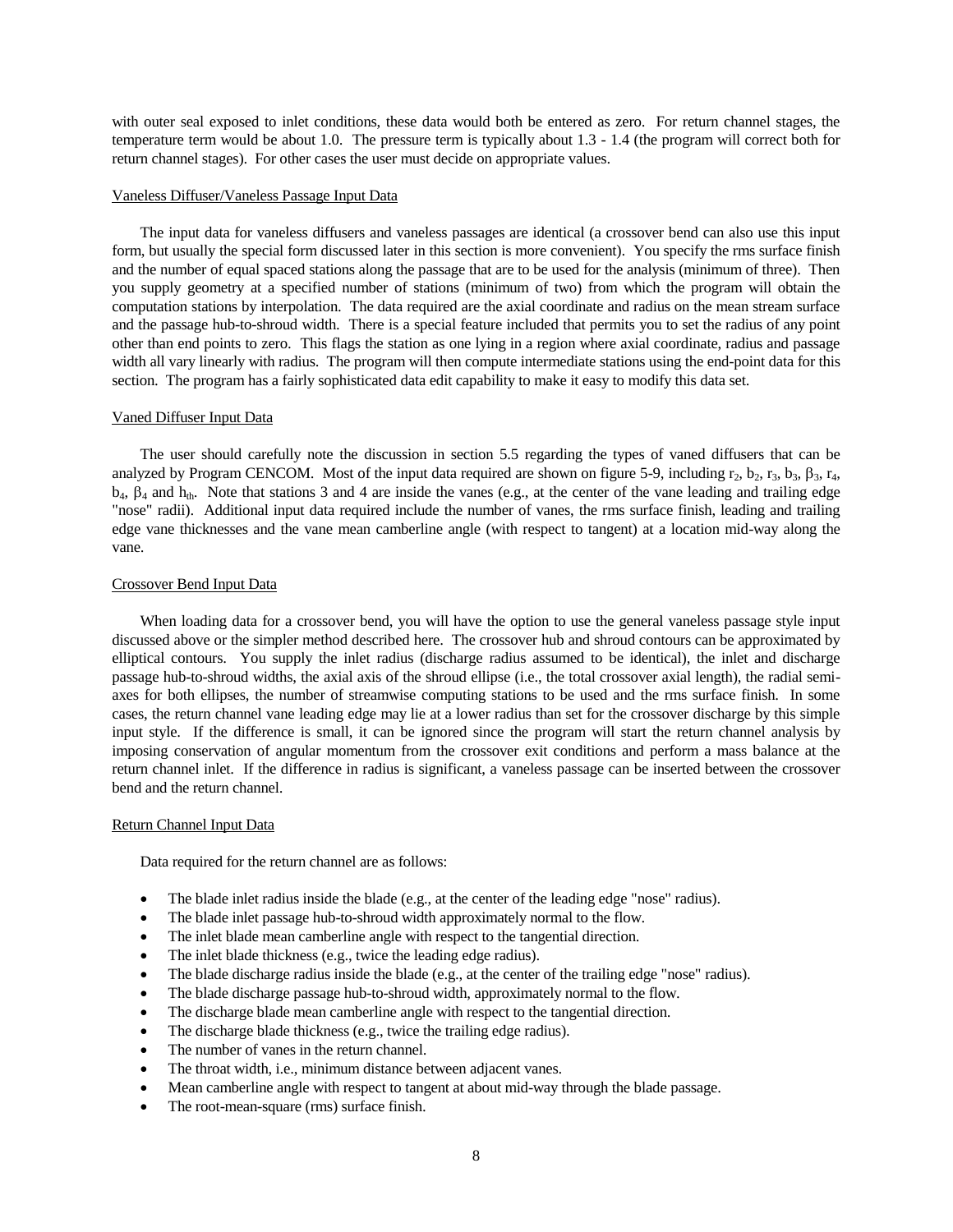- The angle between mean stream surface and the axial direction at the blade leading edge.
- The angle between mean stream surface and the axial direction at the blade trailing edge.
- The angle between mean stream surface and the axial direction at the end of the exit turn (normally zero, set to blade trailing edge value to omit exit turn loss, e.g., if you want to treat it with a separate vaneless passage analysis).

### Volute (Scroll) And Collector Input Data

Volutes (scrolls) and collectors use the same input data (but have quite different performance). The data required defines the full collection plane, which is the cross-section in the volute or collector where all of the flow from the diffuser has been collected and is ready to exit into the exit cone or discharge pipe. The input data required are (figure 5-14):

- The full-collection plane cross-sectional area,  $A<sub>6</sub>$ .
- The full-collection plane mean radius,  $r_6$ .
- The area at the discharge of the exit cone,  $A_7$ .
- The root-mean-square (rms) surface finish.

If the  $A_7 < A_6$ , the exit cone portion of the loss model, equation (5-110), will be set to zero, i.e., the exit cone loss is neglected.

### Total Pressure Loss Input Data

A total pressure loss can be imposed at one or more locations within the stage. This is to permit you to account for a loss source not modeled by the program specifically. Probably the most common use is to impose an exhaust loss at the end of the stage. The data required are a meridional loss coefficient,  $\overline{\omega}_m$ , a tangential loss coefficient,  $\overline{\omega}_u$ , and a total pressure drop,  $\Delta p_t$  to impose the total pressure loss as defined in equation (5-111). Usually,  $\Delta p_t$  is set to zero, but it is included for added flexibility if required. So, if you want to convert the stage discharge performance data from total to static data, simply impose an exhaust loss after the last component with  $\overline{\omega}_{m}$  and  $\overline{\omega}_{u}$  set to 1.0 and  $\Delta p_t$  set to 0. This is the only "component" you can rename for clarity, e.g., the previous example might be renamed to "Exhaust Loss". This loss can appear as many times in the stage as you wish. When it follows a scroll or collector, note that the program sets  $C_U = 0$  after those components, i.e.,  $C_m$  is used, since it is a "through-flow" velocity (even though it looks like a tangential velocity).

## Liquid Knockout

Liquid knockout will perform an equilibrium flash calculation (chapter 2) at the local total temperature and total pressure and drop any liquid from the gas stream. This is typically used only after a cooler, but can be invoked anywhere. To invoke the liquid knockout, you must be using one of the non-ideal gas models and the gas must contain more than one component -- otherwise, the run is aborted with an error message. There is no input data required -- you simply insert this fictitious "component" in the location where the liquid knockout calculation is to be performed. The program will update the mixture equation of state and the mass flow rate to account for the liquid dropped from the gas stream.

### Inter-Cooler Input Data

An inter-cooler (heat exchanger) can be included as the first component in the stage. It imposes a total pressure loss and a total temperature drop on the fluid inlet conditions before starting the stage performance analysis. It is useful when dealing with a downstream section of stages in a multi-stage machine. The performance (efficiency, etc.) is based on conditions out of the inter-cooler. You specify a flow area to be used for imposing the total pressure loss defined by equation (5-112), the loss coefficient,  $\Delta p_t$  and the constants A and B in equation (5-113). The program performs a mass balance on that area to obtain the gas density and velocity used in equation (5-112). If either the flow area or the loss coefficient is entered as zero, no total pressure loss is applied.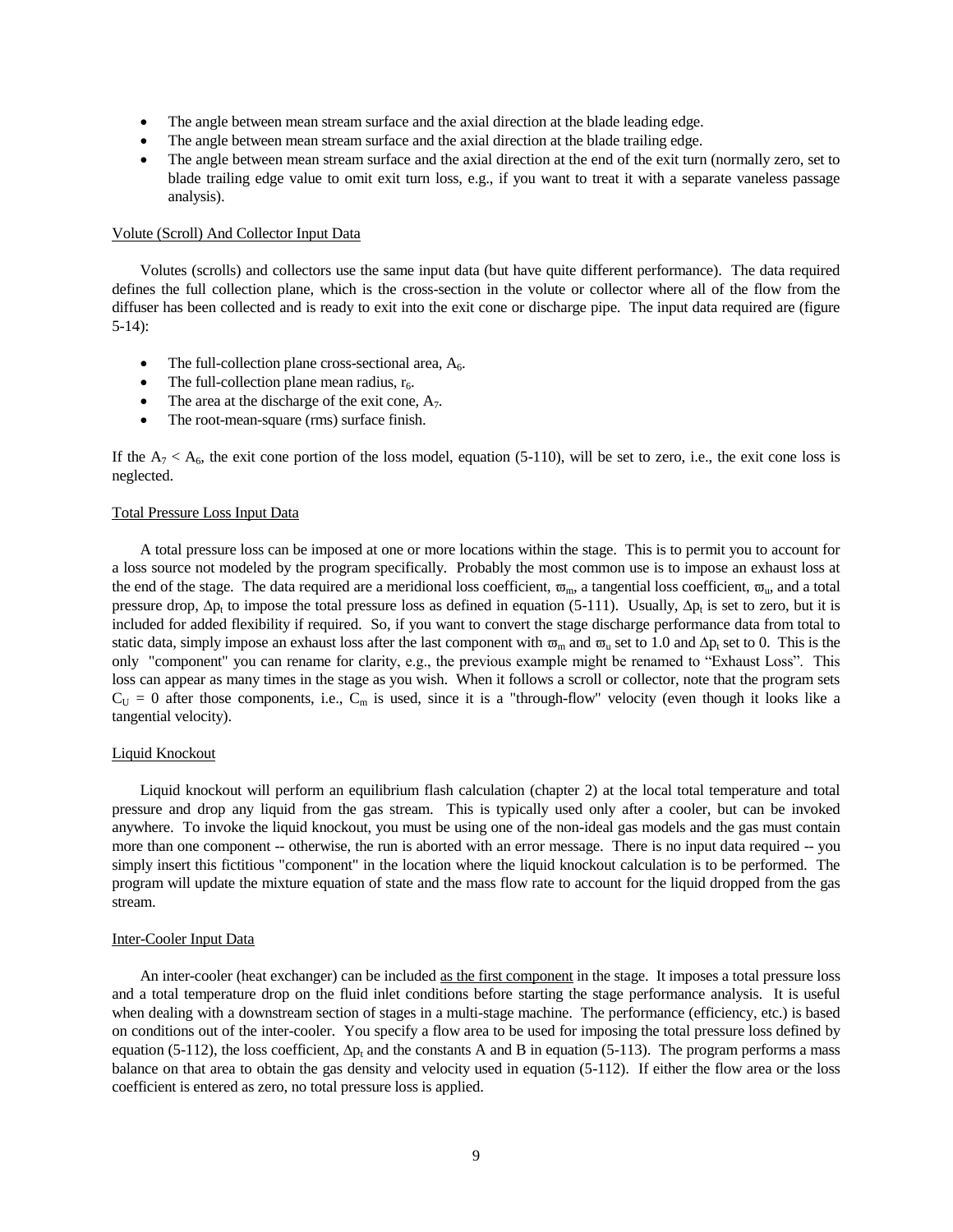### Extraction Flow Input Data

An Extraction Flow component removes part of the mass flow from the compressor main flow, typically at the end of a return channel. The program makes this adjustment, and defines the flow properties for the adjusted mass flow. The extraction flow is not used in computing stage performance data (efficiencies, etc.), but new exit conditions for a following stage are computed.

You can specify either the fractional extraction mass flows (ratio of extraction mass flow-to-upstream mass flow) or the discharge flange static pressure (entered as a negative number). Enter zero and the saturated vapor pressure is used as the flange static pressure (this is always used as the minimum flange pressure). You enter flow/flange pressure data for the eight (possible) flow points. A value of zero on points after the first will be replaced by the first point's value (so, if you really want zero, all points must be zero).

Other data required are (figure 5-21) the compressor passage area after the extraction and its mean radius, the discharge flange area, the extraction loss coefficient and an area associated with it to be used in equation (5-114). If you specify extraction mass flow, the flange calculation can be omitted by entering the area for the loss coefficient and/or the flange area as zero.

### Side-Load Flow Input Data

A side-load flow adds mass flow to the stage by joining an external side stream flow with the stage flow. A side load flow can only appear at the end of the stage (typically, following the return channel). The side load flow is not used in computing stage performance data (efficiencies, etc.), but new exit conditions for a following stage are computed.

You specify either the ratio of the side load mass flow to the stage mass flow or the flange static pressure (entered as a negative number). Enter zero to use the vapor saturation pressure as the flange static pressure (this is always used as the minimum flange static pressure). You enter flow/flange pressure data for the eight (possible) flow points. A value of zero on points after the first will be replaced by the first point's value (so, if you really want zero, all points must be zero).

Other data required (figure 5-20) are the (external) flange total temperature, the stage and side load passage areas where the two flows merge, the passage area and mean passage radius after merging, the inlet flange area, a side load loss coefficient and an area associated with it for use in equation (5-114). The area for the loss coefficient is used to compute a gas density and velocity by a mass balance for use in equation (5-114).

#### **6.0 Programs GASPATH and BEZIER**

Program GASPATH (ref. 1,chapter 7) designs hub and shroud contours and blades (if present) for turbomachinery components. Length units are optional. Blade angles are always specified in degrees with respect to tangent. Program BEZIER generates the curves used to construct the blades and end-wall contours. It can be run directly from Program GASPATH, or it can also be executed separately. This can be convenient when curve generation or editing activity is your primary interest, since you do not have to navigate through Program GASPATH's menus to get to it. Two input files are used, the basic gas path geometry file and the curve file. The latter input file has a specific restriction. Its base file name must be the same as that of the gas path geometry file, and its file name extender must be .BEZ so that Program GASPATH can find it. When the curve file is generated through Program GASPATH using the BEZIER module, this naming convention is handled automatically. But, if Program BEZIER is used to create it, the user must keep this naming convention in mind.

The most common use of this program is for impeller design, but it can be used for almost any component. Program SIZE is normally used to create its input files. It has provision for creating or updating geometry input files for Programs CENCOM and FLOW3D and to create an input file for Program RIGPAC. It also has a special provision for exporting the shroud contour coordinates to a file. This data can then be imported into Programs FLOW3D or RIGPAC to be imposed as a new shroud on the base data in use by those programs. This lets you use Program GASPATH to design alternate shroud contours to be used in deriving a family of impellers of various flow capacities or pressure ratios from a base impeller design. If you create a gas data input file for this program using Program CENCOM, an approximate hub-shroud and blade loading analysis is available for guidance. This is not as accurate as a Program FLOW3D analysis, but can be convenient for easy reference.

Becoming familiar with Programs GASPATH and BEZIER is more difficult than the other programs because so many options are offered. But, the serious designer will soon find that every option is really needed. Extensive on-line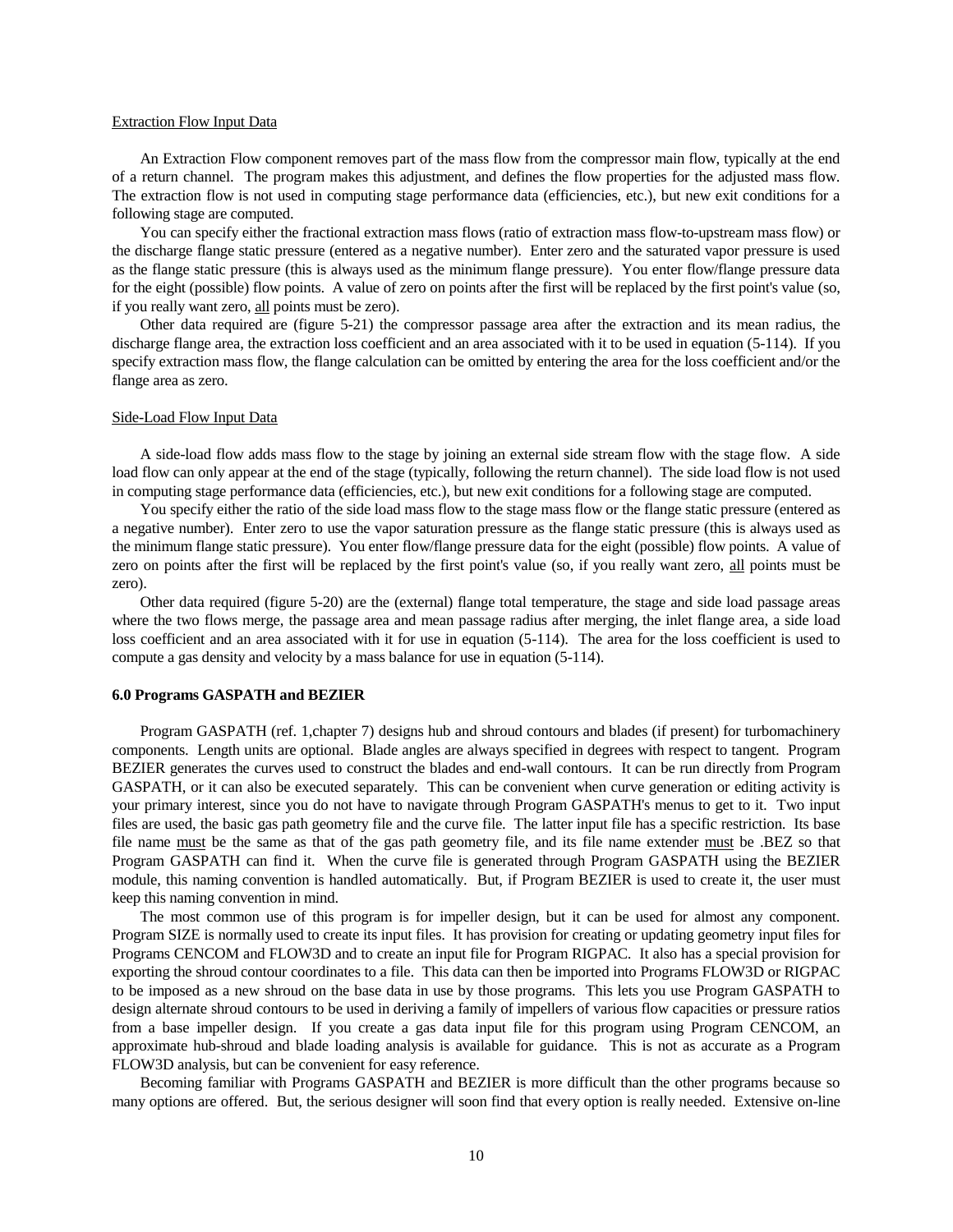help is provided in these two programs for that reason. Users who take the trouble to master these programs will find they have a very powerful design tool. After the initial confusion is over, the user will find that the programs are actually quite easy to use.

The programs can design four blade types:

- 2D axial-element blades whose mean camberline is composed of axial line elements. You design a single blade angle distribution as a function of radius. These blade angles lie in a radial surface. The distribution must include the entire radial domain where blades exist.
- 2D radial-element blades whose mean camber line is composed of radial line elements. You design a single blade angle distribution as a function of the axial coordinate and for a specified radius. These blade angles lie in the constant radius surface and must include the entire axial domain where blades exist.
- 3D straight-line element blades whose mean camber line is composed of straight-line elements connecting specified points along the hub and shroud camberlines. You design the hub and shroud surface blade angle distributions. These blade angles lie in the hub and shroud surfaces, defined as a function of dimensionless (0 to 1) meridional distance.
- General 3D or sculpted blades, which are defined as a modification to the third blade type.

Ref. 1, equations (7-1) provide relationships between the blade angle and polar angle for the first three blade types. The component geometry is constructed from curves defining the hub and shroud contours, blade camberline angle and blade thickness distributions. The curves are designed in a separate program module (BEZIER). They are saved in a curve file for use in constructing the component geometry. Curve design is independent from the gas path design. You label each curve and use these labels to select curves you want to use to construct the component gas path. Curve construction options include:

- Bernstein-Bezier polynomial curves (most general option).
- Specify individual data point coordinates along the curve.
- Use the largest circular-arc that matches specified end points and slopes (a line segment is added at one end, if needed, to complete the curve).
- Use a three-point spline fit of end points and slopes and one interior point.
- Use a 3rd order polynomial that matches specified end points and slopes.
- Composite curves formed by joining two or more other existing curves.
- Fit a Bernstein-Bezier polynomial curve to any existing curve of a different type.

The options three through five allow straight-line segments ending at the end-points to be included. The last option is particularly useful for converting initial curves supplied by Program SIZE to a form more readily modified to refine the preliminary design. You will select specific curves from the curve file for the contours and distributions that define the component geometry. Curves are numbered sequentially as you create them. Selecting a curve defines the curve number to be used. Subsequent editing of curves won't affect your selection. But if you delete curves (hence, changing numbers), you must reselect curves.

The normal sequence of gas path design steps is:

- Specify the basic design data (case title, number of blades, etc.)
- Develop the curve file you want for the design.
- Select the curves you want from the curve file.
- Construct the component geometry and evaluate.
- Edit the curve file, design data and/or curve selection to refine the design.

Specific considerations with respect to the hub and shroud contour design are:

- For all contour curves, you specify a data point distribution along the curve where specific coordinates are calculated and saved in the curve file. The number of data points used on the hub and shroud contours must be the same. These points are the quasi-normal end points for the gas path. For 3D blades, the straight-line elements of the blade camber surface lie in the quasi-normal surfaces.
- When candidate hub and shroud curves both exist, use the curve edit option to edit two curves at once. Then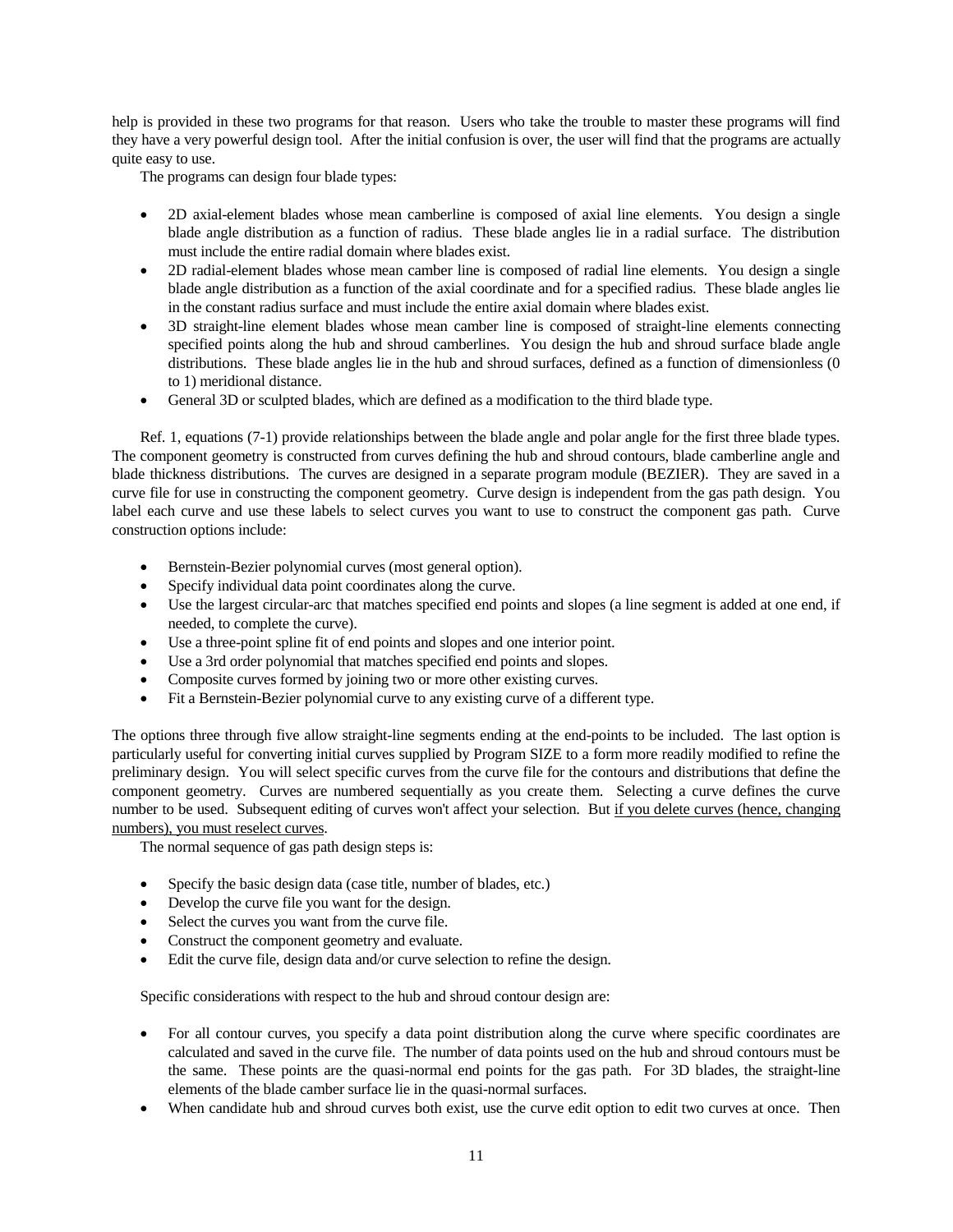the plots provided will show both curves on the screen to better guide their refinement. Tables of coordinates, slopes, curvatures and passage area data are very useful in evaluating these curves while in the module BEZIER.

Specific considerations relative to blade design are:

- Blades must start and end on quasi-normals (not necessarily the first and last ones). At some point, you must specify the quasi-normal numbers for the blade leading and trailing edges. This is done by editing the basic design data. The program will remind you to do this when hub, shroud and blade angle distributions have all been selected. If you change the number of quasi-normals (curve data points), revise these.
- For 2D axial-element blades, there is a special option for a camberline constructed with up to two circular- arcs rather than using the curve file.
- Remember that design blade angles are different for the 3 blade types. For 2D axial-element, they lie in a radial plane. For 2D radial-element, they lie in a constant (specified) radius surface. For 3D blades, they lie in the hub and shroud meridional surfaces. Also, remember 3D blade angle distributions are a function of dimensionless meridional distance (0 to 1).
- Blade thickness distributions are specified as a function of dimensionless blade camberline length (0 1). For 3D blades, it is specified on both hub and shroud and varies linearly along quasi-normals. For 2D blades one distribution is used, which is applied to all stream surfaces. You can use the curve file to create the thickness distributions or use a special option for constant thickness blades with a linear taper near the leading edge. When you need a more general thickness distribution for 2D blades, you may find it useful to complete the design and export it to program RIGPAC for final adjustment, since that program of offers more flexibility in thickness distributions on 2D blades.

## **7.0 Program FLOW3D**

Program FLOW3D provides a quasi-three-dimensional internal flow analysis and supporting end-wall and blade surface boundary layer calculations (refs. 1 and 2, chapter 12). Program FLOW3D is an integral part of the centrifugal compressor design and analysis system of reference 1, where its most common use is in impeller design. In that role, it is a primary evaluation tool for the gas path design generated by Program GASPATH. When used in impeller design, its geometry input file data will normally be generated (and updated) by Program GASPATH. Program CENCOM has the capability to supply all other input data required for an impeller analysis with this program. So, you will basically have no need to create or edit input files for this program when designing impellers. It has been extended to include axialflow compressor applications, but most of its blade geometry options are primarily suited for centrifugal compressors. Its most common use for axial-flow compressors is to conduct a more detailed evaluation of the internal flow in blade passages where the designer has special concerns. Program AXCOM and AXDESIGN have the capability to supply a complete input file for an analysis with this program. So, users will rarely need to create or edit input files for this program. This program can, in turn, provide an input file for the more exact blade-to-blade flow analyses programs B2B2D and TDB2B on individual stream surfaces after the quasi-three-dimensional flow analysis is completed. That may be useful to confirm that the linearized blade-to-blade flow analysis used in program FLOW3D has achieved acceptable accuracy. The blade types it considers are

- Three-dimensional camberlines formed by straight-line elements from hub to shroud.
- Two-dimensional camberlines formed by axial-line elements from hub to shroud.
- Two-dimensional camberlines formed by radial-line elements from hub to shroud.
- General three-dimensional camberline blades.
- Standard axial-flow compressor airfoil sections stacked in the radial direction.

The first three types are common blade constructions used in centrifugal compressors. The fourth is quite general, but also quite difficult to define without a separate blade design system, but certainly possible. Programs GASPATH and RIGPAC provide that capability for centrifugal compressors. The fifth type is directly relevant to axial-flow compressors. Indeed, the fifth type is just a built-in preprocessor that generates input data for the fourth type, using standard blade sections of ref. 2, chapter 4.

Input data for the fourth type are entered on a series of stream surfaces spaced across the passage. Stream surfaces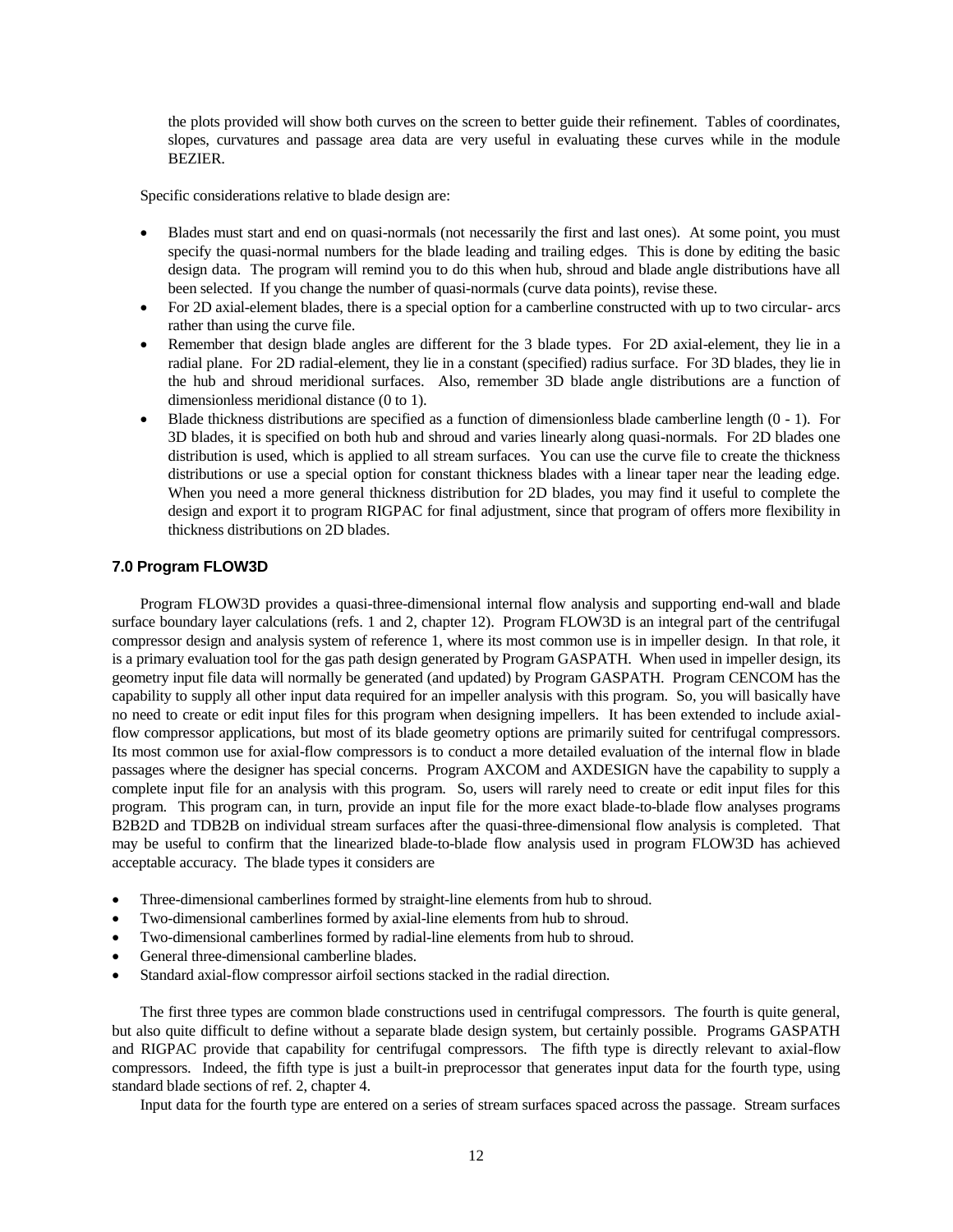can be spaced at specified fractional distances or fractional areas between the hub and shroud, or they can be constant radius surfaces. The data supplied on these surfaces are the normalized stream-wise distance from the leading edge, polar angles and blade thicknesses. The on-line help describes the data requirements, but providing the data without support from a blade design system is obviously difficult.

It is not very difficult to create an input file for the axial-flow compressor blade option. The blade is defined by supplying blade sections at a series of radii using specifications similar to the previous discussion for the blade-to-blade flow analysis programs. But most users will find it much easier to set up the basic problem in program AXCOM, run that analysis and then export a program FLOW3D input file. That will supply the geometry and all other input data required for program FLOW3D.

A keyboard input and edit capability is included, of course. You may need to use this for components other than impellers or for existing impellers not designed by the *CompAero* design and analysis system. In many cases, you may find it more convenient to model centrifugal compressor components in Program RIGPAC, which accepts a wide range of geometry input options and basically performs all of the functions of Program GASPATH for existing geometry. Program RIGPAC can set up an input file for this program and component geometry for Program CENCOM to give you a simpler entry into the *CompAero* system for existing designs.

When running Program FLOW3D, two or more streamwise stations (quasi-normals) should be located upstream and downstream of the blade passage. So, include vaneless upstream and downstream extensions in Programs GASPATH or RIGPAC before generating or updating an input file for this program.

Program FLOW3D can also perform two basic design functions, both intended to develop alternate shroud contours for the resident gas path design. These functions are often used to generate a family of impellers having different flow capacities or pressure rations from the same basic design. One option is to impose a change in the annulus gross area (i.e., neglecting blade metal blockage) before conducting the flow analysis. You specify the fractional area changes at the blade leading and trailing edges and at mid passage to do this. The other is to perform a flow cut, which simply locates the streamline in the flow field for which a specified fraction of the total mass flow lies between it and the hub contour. This streamline would then be the new shroud contour for the reduced flow capacity impeller.

When alternate shroud contours are generated in Program FLOW3D, they can be exported to a file for subsequent import into Program RIGPAC. Similarly, alternate shroud contours previously exported from Programs GASPATH or RIGPAC can be imported into Program FLOW3D to be imposed as an alternate shroud contour on the resident input file geometry. When this is done, the alternate contour is saved in the input file so the import is done only once. When the analysis is complete, Program FLOW3D can create input files for one of the more precise blade-to-blade flow programs (B2B2D or TDB2B) for a final and more rigorous check on the blade loading. This can be done for any of the stream surfaces included in the quasi-three-dimensional flow analysis.

For the rare cases where input data will be loaded directly, a brief description of the data required will be given so the user will no what to expect. You will specify the number of streamwise stations (quasi-normals), stream surfaces, quasi-normal numbers at the blade leading and trailing edges and the number of full-length blades. You can specify one set of splitter blades, in which case you will specify the meridional locations of the splitter blade leading edge for both the hub and shroud contour expressed as a fraction of the meridional length of the full-length blades. You will enter the angle corresponding to the direction of rotation (or positive swirl, if not rotating). The program uses this to set its blade angle convention, so define it in the angle convention you will use in your geometry input data (e.g., for impellers with blade angles with respect to tangent, enter 180°). The blade type is specified (the same blade types as used by Program GASPATH can be used). If using 3D ruled surface blades, the hub and shroud leading edge polar angles must be supplied to properly orient the blade. You will enter the mass flow rate, rotation speed and inlet conditions (total temperature, total pressure and either swirl velocity or flow angle). The inlet conditions can be entered as a single (constant) condition or as profiles. The axial (origin arbitrary) and radial coordinates for all quasi-normals on both the hub and shroud contours is required.

The blade data required is always blade angle (using the blade angle convention discussed above) and blade thickness. For 3D ruled surface blades, they are entered for both the hub and shroud at all quasi-normals in the blade passage, and the blade angles are measured in the stream surfaces defined by those contours. For 2D blades, data are entered as a function of the relevant independent coordinate (axial coordinate for radial element blades or radial coordinate for axial-element blades) and the blade angles are measured in the surface defined by that coordinate. Equations (7-1) of ref. 1 provide these definitions in analytical form for these three blade types. For radial element blades, you will also have to specify the radius at which your data apply. A special option is available to handle standard axial-flow compressor airfoil sections stacked in the radial direction.

The standard input/output units and gas equation of state packages are employed, but the analysis will use only the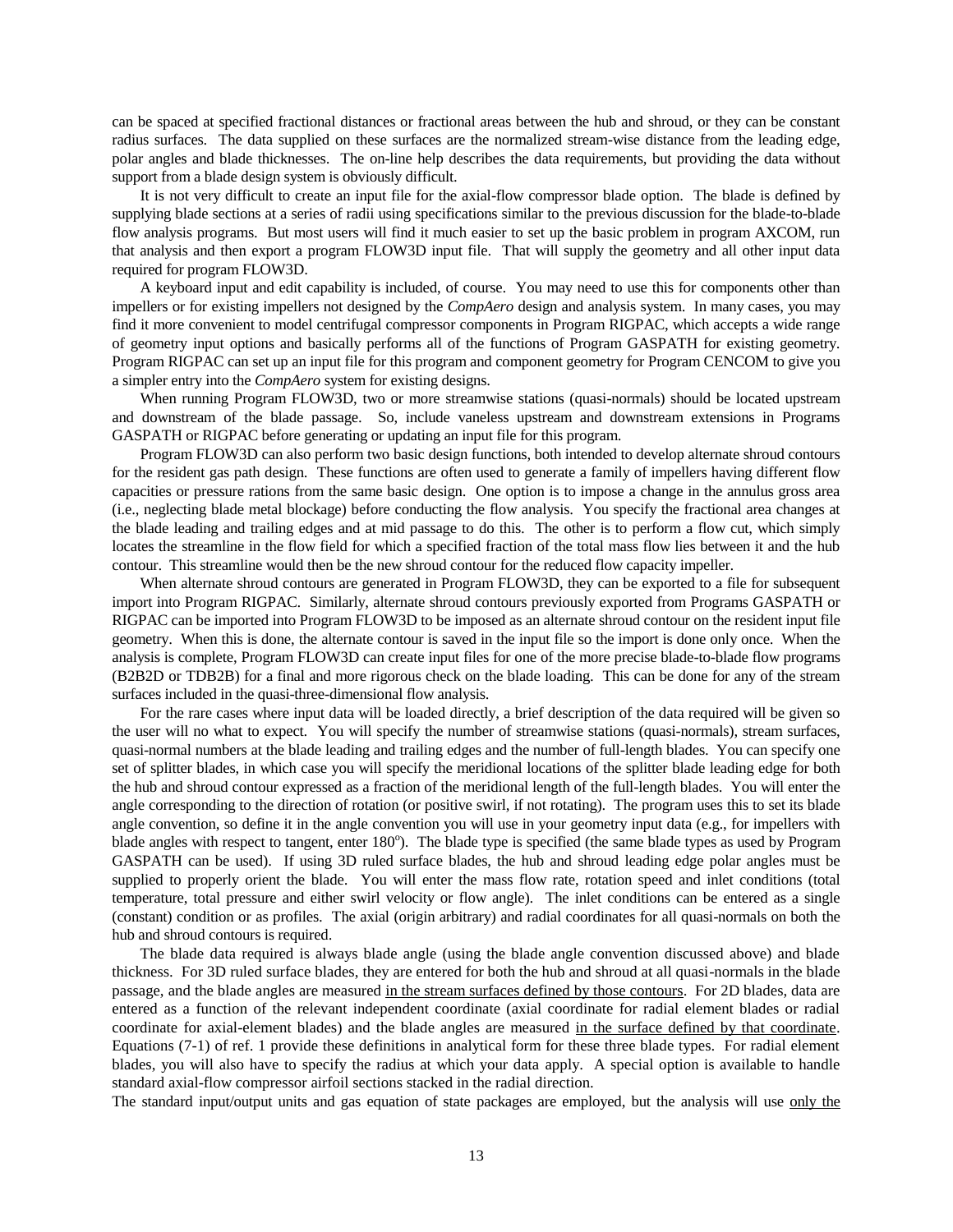pseudo-perfect gas model. You will still have the convenience offered by the gas property database, but in the interest of practical computation speed, the full non-ideal gas model is not available. To permit running the axisymmetric, threedimensional hub and shroud boundary layer analysis you will need to give information regarding portions of the endwalls that are rotating, force defect terms, etc. which should be easily handled by the on-screen guidance given. This boundary layer analysis is described in ref. 1, chapter 15 but was subsequently revised in ref. 2, chapter 12

## **8.0 Program VLDESIGN**

Program VLDESIGN performs the detailed aerodynamic design of vaneless diffusers. Ref. 1, chapter 8 describes the approach used in detail and is sufficiently brief to leave little need for further discussion of details and input data. Usually, Program SIZE generates its first input file, with Program CENCOM providing updated inlet aerodynamic data after the impeller design is finalized. Note that due to the provision for mixed-flow stages (ref.1, figure 8-1), Program CENCOM hasn't sufficient data to update the impeller tip geometry. So, if that data is modified in the detailed impeller design process, be sure to edit the data supplied by Program SIZE. When a candidate detailed design is generated, Program VLDESIGN can update the vaneless diffuser data in Program CENCOM files.

### **9.0 Program VDDESIGN**

Program VDDESIGN performs the detailed aerodynamic design of convention, thin vaned or airfoil style vaned diffusers. Ref. 1, chapter 9 describes the approach used in detail and is sufficiently brief to leave little need for further discussion of details and input data. Usually, Program SIZE generates its first input file, with Program CENCOM providing updated inlet aerodynamic data after the impeller design is finalized. Program CENCOM doesn't have sufficient data to reliably update the inlet geometry. So, if that data is modified in the detailed impeller or vaneless diffuser design process, be sure to edit the data supplied by Program SIZE. When a candidate detailed design is generated, Program VDDESIGN can update the vaned diffuser and upstream vaneless space geometry data in Program CENCOM files. It can also create an input file for Program RIGPAC

Program VDDESIGN will give the option to either round the blade trailing edge or cut it off on a constant radius to conform to the desired manufacturing process. It will perform design point or off-design performance analyses (ref. 1, chapter 5) to guide the design process without continually returning to Program CENCOM for that purpose. It will also perform a linearized blade-to-blade flow analysis (ref. 1, chapter 12) for direct evaluation of the blade loading. Its line printer output includes a detailed description of the contour and vane geometry designed.

### **10.0 Program RCDESIGN**

Program RCDESIGN performs the detailed aerodynamic design of the crossover and return channel. Ref. 1, chapter 10 describes the approach used in detail and is sufficiently brief to leave little need for further discussion of details and input data. Usually, Program SIZE generates its first input file, with Program CENCOM providing updated crossover inlet aerodynamic and geometric data after the diffuser design is finalized. When a candidate detailed design is generated, Program RCDESIGN can update the crossover and return channel geometry data in Program CENCOM files. It can also create an input file for Program RIGPAC

Program RCDESIGN will perform design point performance analyses (ref. 1, chapter 5) to guide the design process without continually returning to Program CENCOM for that purpose. It will also perform a linearized blade-to-blade flow analysis (ref. 1, chapter 12) for direct evaluation of the blade loading. Its line printer output includes a detailed description of the contour and vane geometry designed.

## **11.0 Programs B2B2D and TDB2B**

These two blade-to-blade flow analysis programs can all be run using the same input file. There is one precaution required. Program B2B2D is a two-dimensional potential flow method (ref. 1, chapter 13 and ref. 2, chapter 5) suitable for subsonic and slightly transonic Mach number levels. Program TDB2B is a general time-marching method (ref. 1, chapter 14 and ref. 2, chapter 5), suitable for any Mach number level. Due to its significantly longer computer running times, it is normally only used when Program B2B2D simply can't handle the Mach number levels involved. Also because of the longer running times, Program TDB2B has been given provision to create a restart file from which an analysis that has been terminated can be restarted from the point where it left off.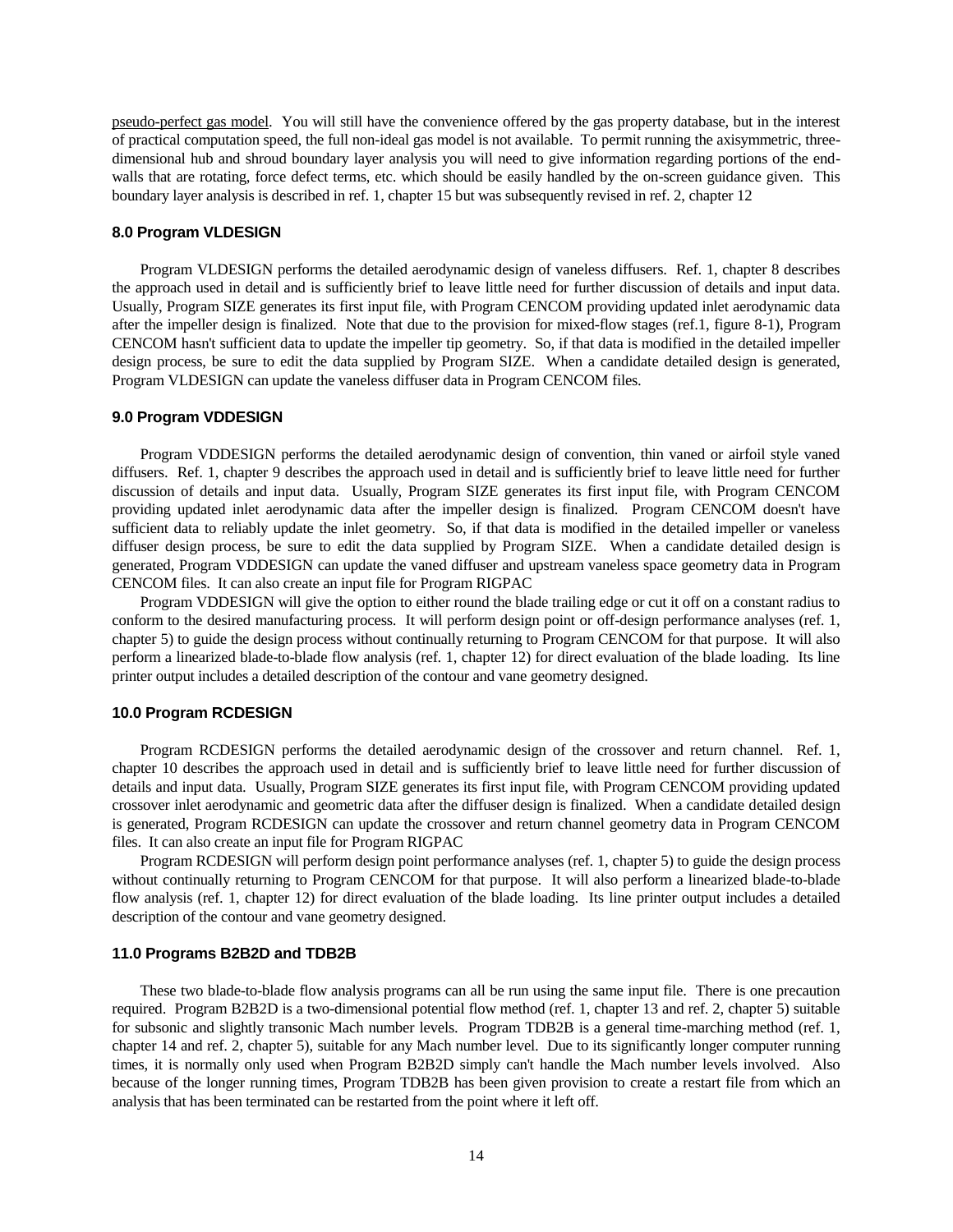The most common use of the two-dimensional programs is a final blade loading evaluation for impellers to be sure the linearized method in Program FLOW3D achieved sufficient accuracy. In this role, its input file is created by Program FLOW3D. All three programs offer a blade surface boundary layer analysis (ref 1., chapter 15), including the profile loss coefficient model of ref 1, equation (15-35). Programs AXCOM and AXDESIGN can supply a complete input file for this analysis.

For cases where it is necessary to create input files directly from the keyboard, a brief description of the input data will be provided so the user will know what to expect. Stream sheet and blade geometry are input at a specified number of streamwise points. The point numbers corresponding to the leading and trailing edges must be specified. The number of computational streamwise points and the point numbers corresponding to the leading and trailing edges must also be specified. This is the only "tricky" part. The analyses use computational stations equal spaced in the meridional direction. This fact, together with the number of computational stations placed upstream and downstream of the blade passage dictate the meridional distances upstream and downstream of the blade passages where stream sheet data must be supplied. Users must be careful that their input data extends at least that far so that computational stations can be located by interpolation.

The blade angle convention setting technique discussed for Program FLOW3D is used here also. One set of splitter blades can be included. If splitters are included, the leading and trailing edge meridional locations must be specified as a fraction of the meridional length of the full-length blades. For the number of streamwise geometry input points specified, the axial coordinates, radial coordinates, stream sheet thickness, blade mean camberline angle and blade thickness are all supplied (blade data entered as zeros outside the blade passage). The blade angles are measured in the stream surface. Inlet total pressure and total temperature are supplied. The blade speed and the inlet absolute tangential velocity are entered along with a radius at which they apply. This approach is needed since the upstream boundary of the computational domain is calculated rather than specified by the input data. The inlet mass flow (or discharge static pressure where needed for Program TDB2B, only) are supplied. The standard input/output units and gas equation of state packages are employed, but these analyses will use only the pseudo-perfect gas model. You will still have the convenience offered by the gas property database, but in the interest of practical computation speed, the full non-ideal gas model is not available.

For use in qualifying these analyses, an alternate input style is included to handle axial flow style blades. Basically, it involves entering (x, y) coordinates on the two blade surfaces and at the center of the blade leading and trailing edge "nose" radii, where x is measured along the blade chord and y is normal to it. A blade chord setting angle with the axial direction completes this specification. Should the user want to use this, this discussion plus the on-line help available should be sufficient. The program also accepts standard airfoil types of ref. 2, chapter 4.

### **12.0 Program RIGPAC**

Program RIGPAC (an acronym for Radial Impeller Geometry PACkage) is a general geometry package to compute and manipulate geometry for general vaned components. Basically, it performs functions for existing designs that the designer would obtain from Program GASPATH for new designs. As mentioned previously, this is often the best entry point into the *CompAero* design and analysis system for an existing design. Some functions performed by Program RIGPAC are very difficult to perform manually from a basic drawing (e.g., throat area and blade angle calculations). This program can model the same four blade types as Program GASPATH, but the geometry can be entered in several different ways to better accommodate the specific data the user has available. Specifically, the blade geometry can be entered in the following forms:

- Cartesian coordinates (x, y, z) of points on the two blade surfaces.
- Cartesian coordinates (x, y, z) on the blade camberline and the blade thickness.
- Axial and radial coordinates (z, r), the camberline blade angle and the blade thickness. Note that the blade angle is defined in the surface of the contour being entered regardless of the blade type.
- Axial and radial coordinates (z, r), the camberline polar angle and the blade thickness.
- Axial and radial coordinates (z, r) and the blade thickness along with specifications for a 2D axial-element blade with a circular-arc camberline.

For 3D blades the data are specified on the hub and shroud surfaces. For 2D blades they are specified on the longer of these two surfaces (normally the hub) and only  $(z, r)$  coordinates for the other surface. There is an option to specify a thickness distribution on both hub and shroud for 2D blades if more flexibility is needed. From these basic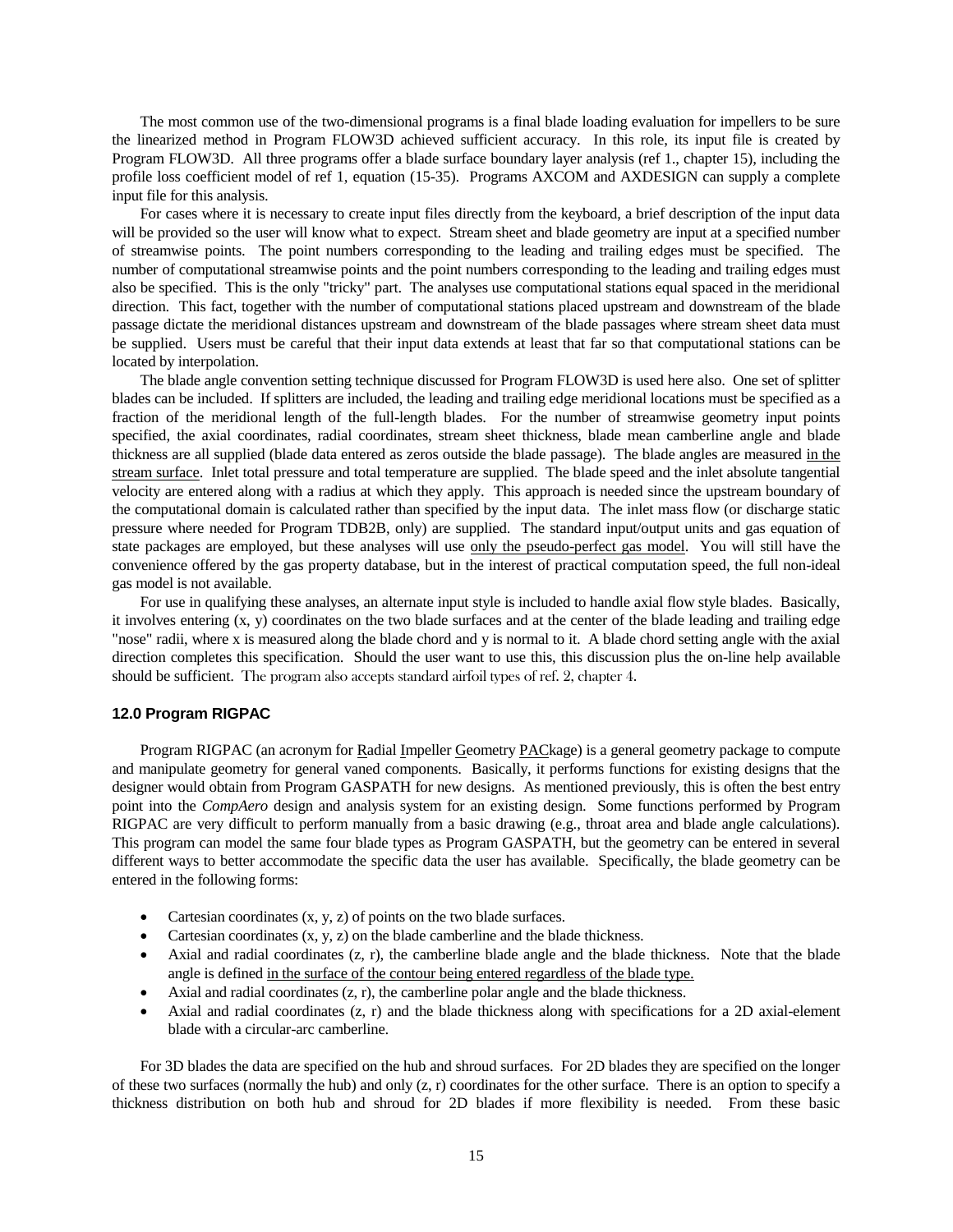specifications, the program inserts a specified number of equal area stream surfaces and computes all blade geometry on the stream surfaces that bound them.

Program RIGPAC also plays an important role in new designs. After the basic geometry is constructed, the Program will perform a number of "operations" to modify it without changing the original geometry data, including

- Impose a new shroud contour (which can be imported from a file previously exported from it or from Programs FLOW3D or GASPATH).
- Trim the blade tip diameter.
- Trim the blade inlet (leading edge).
- Scale all geometry.
- Impose a new shroud to change the gross area (the same function previously discussed for Program FLOW3D).
- Smooth an end-wall contour.
- Set blade leading edge radii for 3D blades.
- Reverse the direction of rotation.
- Define inlet or discharge vaneless extensions.
- Rotate geometry to a new polar angle orientation.

Although not an "operation" a useful modification can be accomplished through the program's blade geometry edit capability. One can add an additional quasi-normal at the blade trailing edge, which will cause the program to extend the blade while maintaining a constant blade angle. In combination with the operation to change the passage gross area, this makes it very easy to add additional blade stock to the basic design, as is usually desired when ordering a casting pattern. The many modifications possible usually makes it useful to end the design process using this program. Programs GASPATH, VDDESIGN and RCDESIGN can all create an input file for this program to simplify the process.

After all operations are complete, Program RIGPAC can perform any of the following functions:

- Create another input file for itself with the final geometry using any of the available blade geometry input options (removes most of the operations and makes them permanent).
- Create or update component geometry data for Program CENCOM input files.
- Create or update component geometry data for Program FLOW3D input files.
- Export the final hub or shroud contour coordinates and blade data to files for subsequent importing into itself or into Programs FLOW3D and BEZIER.

## **13.0 Program RKMOD**

Program RKMOD is a general idea/non-ideal fluid equation-of-state package (chapter 2 of refs. 1 and 2 and ref. 3) for single-phase and mixtures of fluids using data from the gas property database. Simplified versions of this equation of state package are used in the various compressor design and analysis programs. Programs SIZE, CENCOM, VLDESIGN, VDDESIGN, RCDESIGN, AXCOM AND AXDESIGN use a form restricted to the gas-phase. Programs FLOW3D, B2B2D and TDB2B use a version restricted to the pseudo-perfect gas model (Ref. 1, chapter 2, section 2.7). In addition to its primary purpose of computing fluid properties, Program RKMOD provides valuable support to the overall *CompAero* design and analysis system. First, it provides a means to evaluate the accuracy of gas property data and an equation of state by comparing gas property predictions against other data sources the user may choose to use as a "standard". To simplify this type of comparison, the program lets you assign reference point values of enthalpy and entropy for specified temperature and pressure to establish the same enthalpy-entropy reference as used by the "standard". Secondly, it provides a means to check on compressor component operating conditions to be sure that the fluid is in the gas phase. Since none of the other *CompAero* design and analysis programs can be used in the "wet" region, there are times when the user may want to check this. Three basic equation-of-state options are available:

- Ideal gas with temperature-dependent specific heats.
- The classical Redlich-Kwong non-ideal fluid equation of state.
- Aungier's modified Redlich-Kwong non-ideal fluid equation of state.

Program RKMOD performs the following specific functions: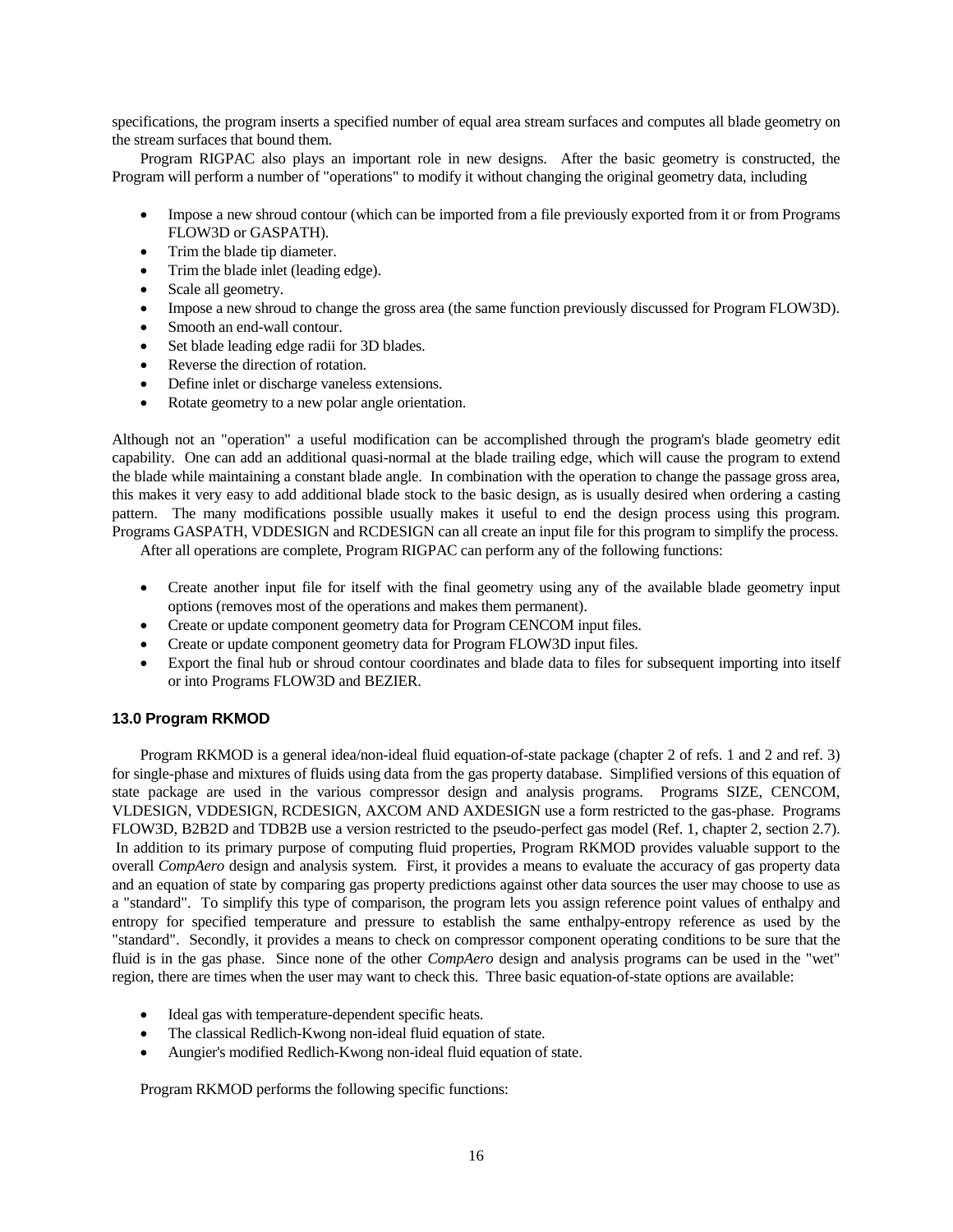- Creates tables of thermodynamic property data as a function of two specified thermodynamic parameters.
- Computes adiabatic head and efficiency from inlet and discharge conditions.
- Computes polytropic head and efficiency from inlet and discharge conditions.
- Computes discharge conditions from adiabatic head and efficiency and inlet conditions.
- Computes discharge conditions from polytropic head and efficiency and inlet conditions.
- Computes pseudo-perfect gas constants from specified total thermodynamic conditions and the corresponding sonic flow conditions (ref. 1, section 2.7 and ref. 2, section 2.9).
- Performs equilibrium flash (liquid knockout) calculations (ref. 1, section 2.11)
- Creates tables of approximate liquid-phase property data (ref. 1, section 2.10).
- Converts relative humidity to water mole fraction to assist in forming humid gas mixtures.

Within the limits of the liquid-phase approximate models used, Program RKMOD will predict properties for gasphase, liquid-phase and two-phase fluids. In principle, the non-ideal fluid equations of state can be applied directly to all fluid phases (indeed, this must be done for the equilibrium flash calculation). But, this writer finds the approximate liquid phase models to be a more reliable approach. And, more important, that approach is consistent with the simplified equation-of-state packages used in other *CompAero* design and analysis programs. So, if Program RKMOD indicates your problem is a valid gas-phase case, the other programs will be in agreement. Due to an oversight, the gas viscosity model is not described in ref. 1, but can be found in ref. 2.

# **14.0 Program GASDATA**

Program GASDATA is a maintenance program for the gas thermodynamic property database file (RKDBASE.DAT). It performs the following basic functions:

- Lets you edit the property data in the input/output units you prefer.
- Lets you add additional component property data in the input/output units you prefer.
- Lets you form new components as mixtures of existing components.
- Lets you delete components from the data base.
- Lets you view or print the property data in the input/output units you prefer.
- Lets you rearrange the order of components in the data base (currently, they are in alphabetical order).
- Lets you save the data base under another file name (for back up).

File RKDBASE.DAT is an ASCII (text) file that can be viewed and modified in any text editor or word processor if you prefer. To do that, a few features need to be understood. First, line 1 of the file contains the number of components for which data are included in the database (currently over 100). For each component the property data consists of three lines of data entered as follows:

- Line 1: The component name, 20 character maximum, in quotation marks.
- Line 2: Five variables separated by a space or comma.
	- Molecular weight
	- Critical temperature  $({}^{\circ}K)$ .
	- Critical pressure (atm).
	- Critical compressibility factor.
	- Acentric factor.
- Line 3: Four constants (A, B, C, D), separated by a space or a comma, for a curve fit of specific heat at constant pressure (cal/gm/ $(K)$ ) conforming to the following equation (T in  $K$ ).

 $c_p(T) = A + B(T/1000) + C(T/1000)^2 + D(T/1000)^3$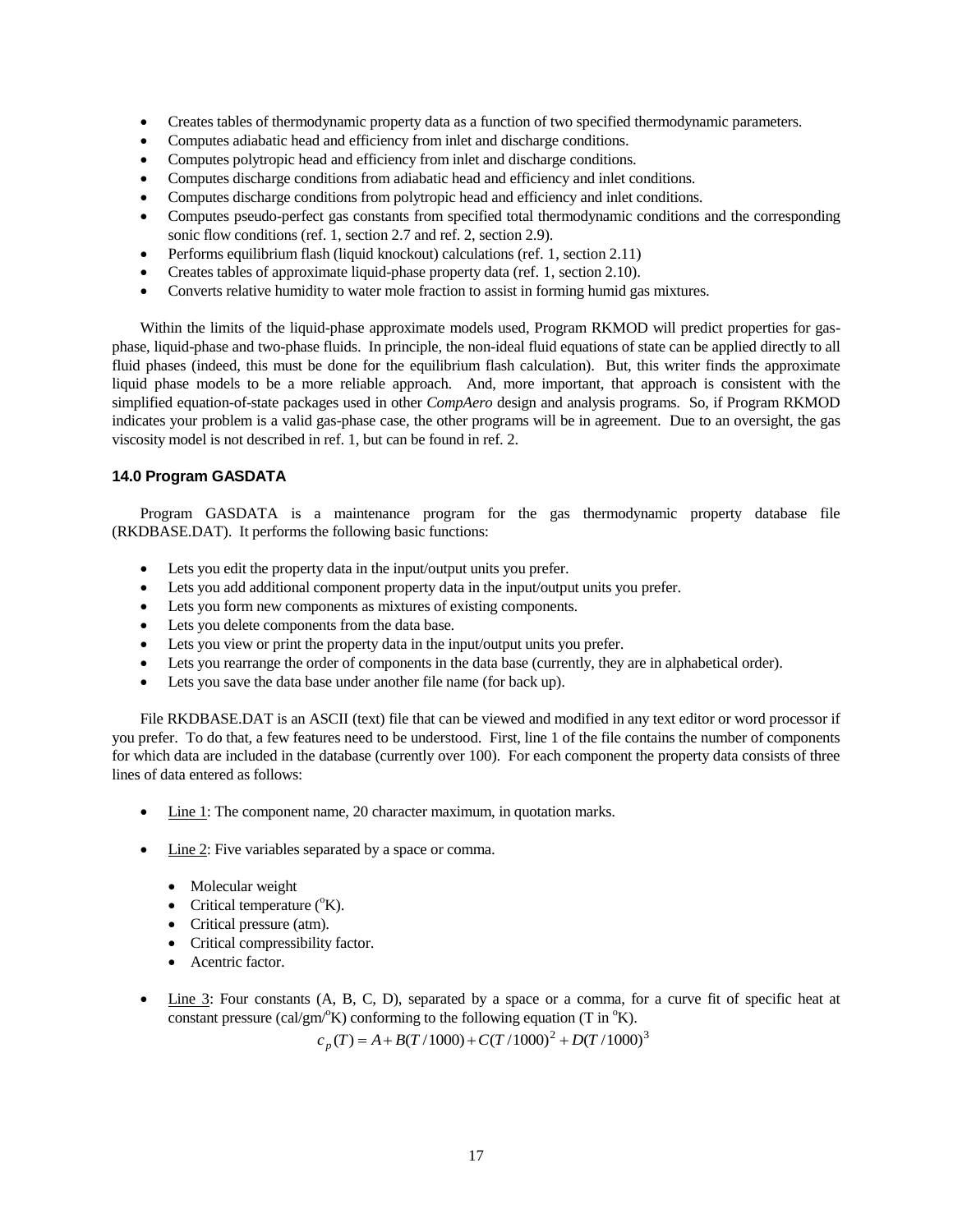### **15.0 Program AXCOM**

Program AXCOM is a general aerodynamic performance analysis for axial-flow compressors using the analysis procedures described in ref. 2, chapters 6 - 9. You can enter all input data to treat an existing compressor design. When program AXDESIGN is used to design a compressor, it can create a complete input file for use by program AXCOM for off-design performance analysis. Program AXCOM can also extract blade design data from an input file for program AXSTAGE when that program has been used to design a compressor stage. After a performance analysis has been run, program AXCOM can create input files for programs B2B2D and TDB2B for selected blade rows and stream surfaces and for program FLOW3D for selected blade rows. That can be useful to obtain an internal flow analysis of blade sections or blade rows when you have concerns about their performance (e.g., if Mach numbers become super-critical, you might want to confirm that internal Mach numbers are not excessive).

Program AXCOM can analyze performance for known end-wall contours, or it can calculate one of the contours by sizing the annulus as described in ref. 2, chapter 7. In the latter case, you can also smooth the calculated contour one or more times before switching to the more accurate fixed-contour option. Annulus sizing is the approach used to apply a standard stage design as described in ref. 2, chapter 10. Annulus sizing neglects stream surface curvature effects. Fixed-contour solutions can use any of the normal equilibrium models described in ref. 2, chapter 7.

This program can collect and save performance prediction results and use them to display or print performance maps for the compressor. Two maps are provided, one a pressure or head type and the other an efficiency type. These maps can include experimental performance data if available. The map menu in the main window lets you select the variables to map, the curve legend (e.g., to identify alternate speeds or guide vane settings and plot as separate curves) and let you transfer to the Map window to load or edit data. When map options are set up, the main window shows a check box to let you save (when checked) or not save (when unchecked) subsequent predictions in the map file. On-line help describes other features you need to know.

The program continually checks your input data and provides a status summary on the screen to advise you of any missing or inconsistent data. It offers a very wide range of data options for viewing the input and calculated data, including both text and graphical presentations. The same data can be inserted into an output file for printing. The program warns you if any data has been added or changed but not saved. The program has a data export capability to save data in text files in a form well suited to import into spreadsheet or graphics software. A number of parameters of interest can be exported, as well as the data for the performance maps (if available). Many of the figures in reference 2 were created using that capability.

The easiest way to get started with program AXCOM is to load one of the sample problems and experiment with the various menu options while being guided by the on-line help. The program has a very broad range of options and capability, but all are rather easy to understand. The major input data sets used will be described briefly so the user can anticipate what is needed to create new input files. Note that gas thermodynamic equation of state data and input/output units are also required, as previously discussed.

Case Data Input Set: The first data set loaded is called the case data. This includes a title for use on output files, the number of stream surfaces from hub to shroud, the swirl specification type  $(C_\theta$  or  $\beta$ ), the mass flow or inlet volume flow, the rotation speed, the streamline curvature option (none, approximate or full, ref. 2, chapter 7) and the boundary layer blockage at the inlet station. An exhaust or exit loss coefficient and associated boundary layer blockage can be entered to correct the overall performance for the exhaust system loss (ref. 2, chapter 13). These two parameters are usually not independent, i.e., the exhaust loss coefficient usually depends on the blockage. Both are entered so that the program can compute the exit loss consistent with the way it was estimated. Then the total thermodynamic conditions and swirl parameter are entered at from one to five points across the annulus at the inlet station. Data are entered as a function of percent distance across the annulus (last entry must be at 100%). There is also an "Options" menu item in the case data window, where you can choose the options for boundary layer blockage (neglect, specify or calculate) and for the blade performance Reynolds number corrections of chapter 6 (use or suppress). By default, the end-wall boundary layer analysis is used and Reynolds number corrections are suppressed.

Station Data Input Set: This data set defines the end-wall contours and the blade row type upstream of each station (none, rotor, stator or guide vane). If the annulus is being sized, only one contour is defined (you will choose which one), along with the mean stream surface value of *C<sup>m</sup>* and the angle between the local quasi-normal and the radial direction to be used at each station. The program may have both types of station data available if the annulus was already sized. But, if the annulus is re-sized, the coordinates of one wall will be changed. The type of data entered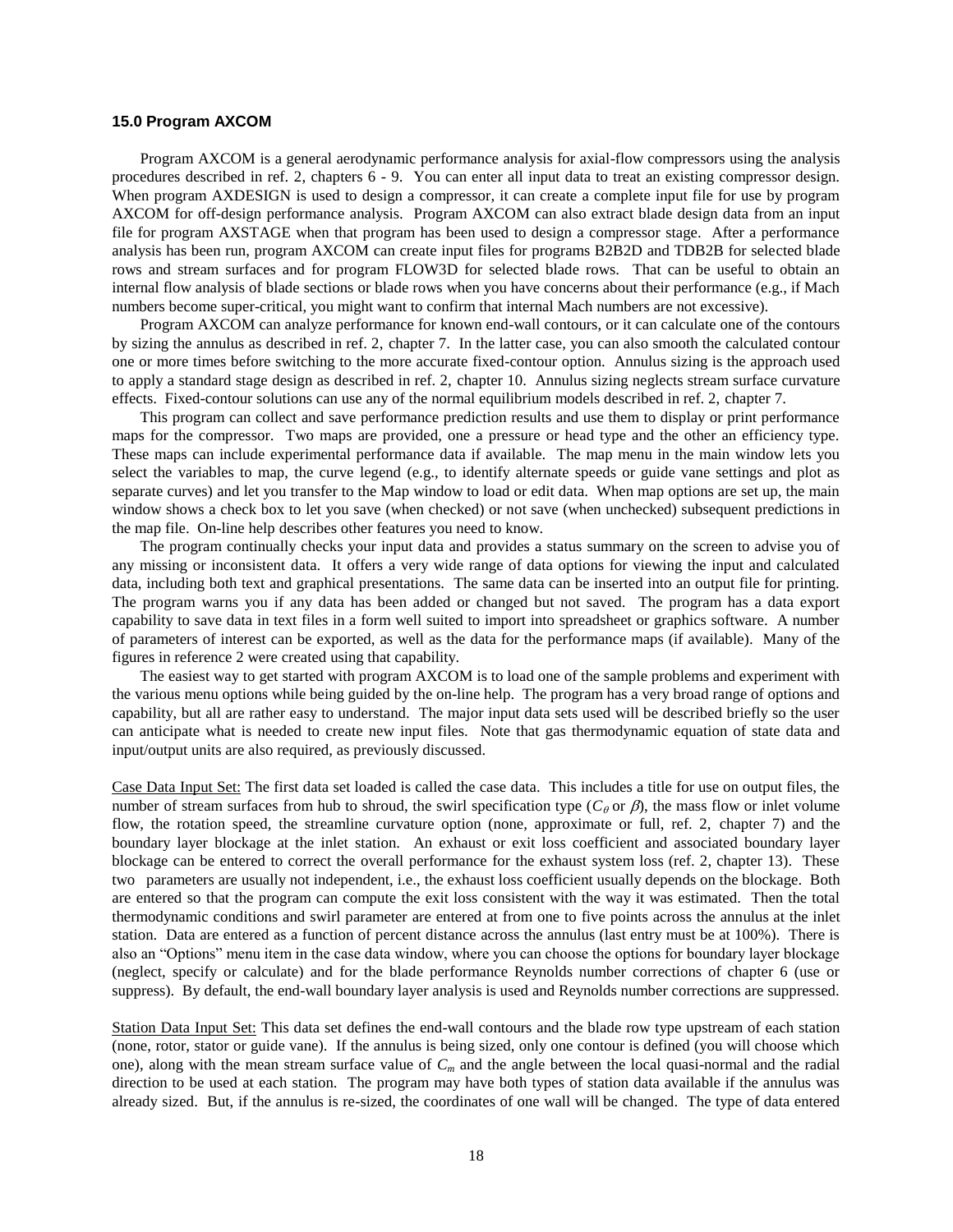or edited in the station data input window is determined in the program's main window by checking or unchecking the check box for annulus sizing.

Blade Data Input Set: Blade row geometry data can be entered in any order. Consistency with the station data is not required. For example, you can enter data for all blade rows, even if not all station data has been loaded. Select the blade row type (rotor, stator or guide vane) and number (increasing sequentially from the inlet). Any stationary blade not following a rotor should be identified as a guide vane. Specify whether or not the blade row is shrouded (data required is different depending on this choice). Specify the number of blades and the location of maximum camber,  $a/c$ . For unshrouded blades supply the tip clearance. For shrouded blades specify the seal clearance, number of seal fins and the seal radius. Choose the option for specifying blade angles ( $\theta$  and  $\gamma$ ,  $\kappa_1$  and  $\alpha$ ,  $\kappa_1$  and  $\kappa_2$ ,  $\gamma$ and  $C_{l0}$  or  $\kappa_1$  and  $C_{l0}$ ) and the blade profile and camberline types (ref. 2, chapter 4). Blade row geometry can be entered at up to ten radial positions. In addition to the angle data, above, you enter radius, chord and thickness-tochord ratio. Data should be supplied to permit accurate interpolation over the required radius range. Before you can enter or edit data at radial points, you need to select the type of operation you want to accomplish. You can load all data, edit or delete existing data, copy data from another row already loaded, import it from a program AXSTAGE input file, rotate the blade (adjust  $\gamma$ ), impose a radial shift on the blade data or scale all data. The input boxes for the geometry display any existing data for the selected blade row, but they are inactive until you select the operation you want. Many of these options are convenience features for standard-stage type compressors, to minimize the need to reload geometry already entered for another row. When blade data are loaded, the program defaults to the throat width empirical model discussed in ref. 2, chapter 4. The program can calculate the throat widths precisely for greater accuracy, which is recommended. When the throat widths are calculated, they are added to the input file for use on all future analyses. Don't forget to recalculate them if you change the blade data set.

Blockage Data Input Set: The usual practice is to compute the boundary layer blockage with the end-wall boundary layer analysis of chapter 8. But, you can enter blockage data directly, if you select that option in the case data window. Blockage data are entered at inlet and discharge stations and (optional) an interior station. Blockage at other stations will be computed by linear interpolation with respect to meridional distance. Data are the fraction of the annulus that is blocked by the boundary layers.

Stagger Angle Adjustment Data Input Set: You can enter data specifying the change in stagger angle to be imposed on the values loaded in the blade data set. The standard distributions of ref. 2, chapter 13 are available and offer the simplest method of entering variable inlet guide vane and stator data. Adjustments can also be imposed on any blade row as an absolute change in stagger angle. That is a good way to adjust rotor stagger angles when fine-tuning a standard stage design. Recall that stagger angles are normally negative for rotors and positive for stationary rows. You need to observe the same sign convention when entering your stagger angle adjustments.

## **16.0 Program AXSTAGE**

Program AXSTAGE implements the axial-flow compressor stage design procedures described in ref. 2, chapter 10. This program works entirely with dimensionless data to design an ideal stage (rotor and stator) with the option to design inlet and exit guide vanes also. The stage designed is ideal in the sense that all blades are designed with the same hub and shroud radii and blade row losses are neglected. Hence, the flow field is isentropic and there is no rigorous mass balance accomplished and no equation of state is used. When the stage designed is applied in an axial-flow compressor, the hub and shroud contours will have to be adjusted to maintain the same basic dimensionless flow field. The most common application for this program is the design of a standard stage for use in industrial axial-flow compressors as described in chapter 10. In that application, all stages will use identical blades, although the blade stagger angles may be adjusted to better match the specific applications.

Stage performance is specified in terms of rotor inlet mean flow coefficient, work coefficient, reaction and swirl vortex type. Some flexibility is available with regard to variation of the axial velocity through the stage and hub to shroud variation of the work input. The program will generate the ideal flow field based on the performance specifications and fit blades to the resulting velocity triangles that will operate at accepted design incidence angles. When the blade geometry has been generated and saved, it can be imported form this program's input file by program AXCOM to create the actual standard-stage compressor design by sizing the annulus to a desired meridional velocity distribution through the compressor and possibly adjusting stagger angles. This program will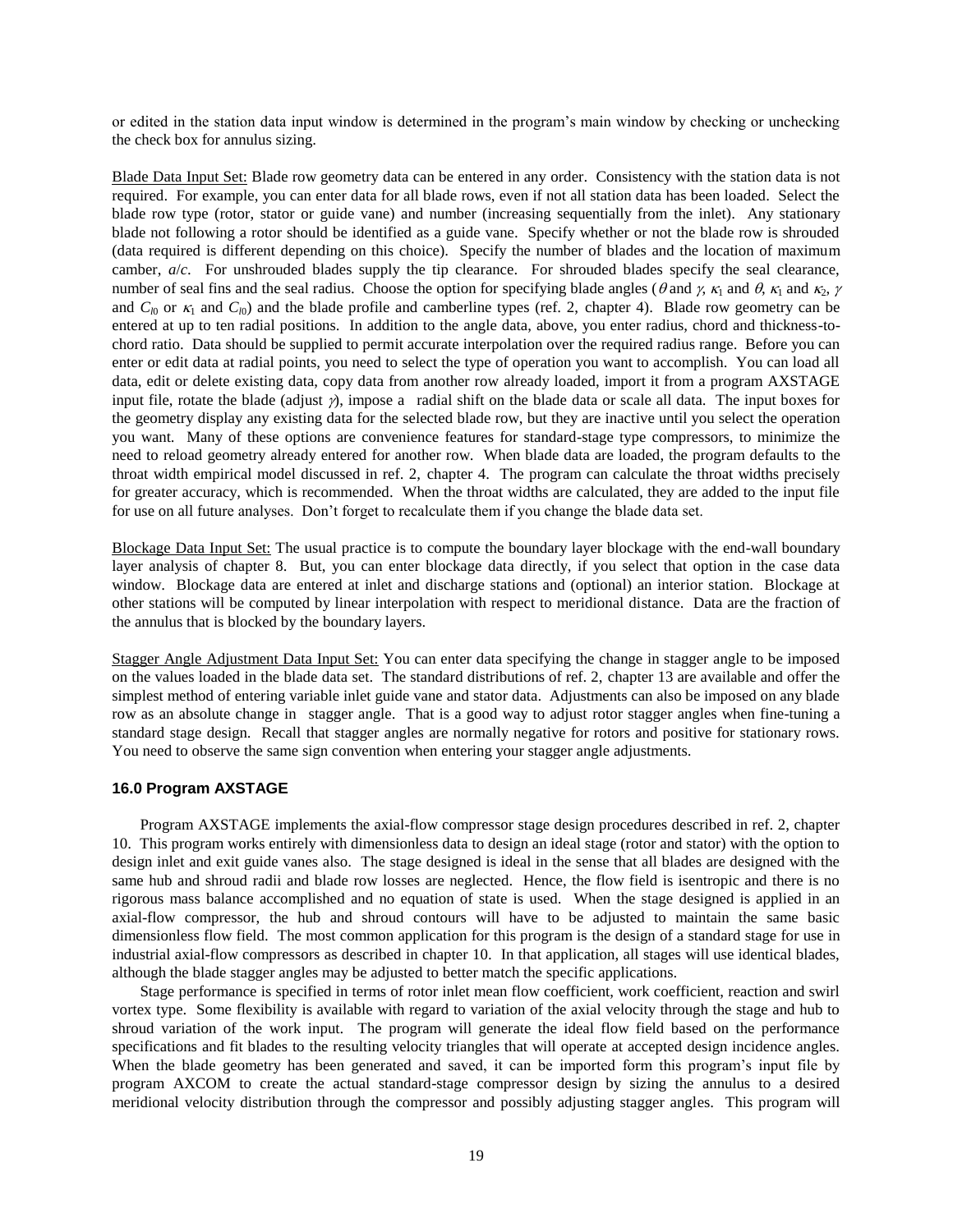also supply detailed blade surface coordinates for drafting or manufacturing. When stacking blade sections to form a complete blade, the stacking axis is at the center of gravity of each section.

The program has the capability to operate in an automatic analysis mode, such that all calculations allowed by the available input data will be performed every time any input parameter is changed. That makes parametric studies, such as those discussed in chapter 10, rather fast and efficient. The program can cope with most errors that may be caused by bad data, so this rarely fails. But, the program can also run in manual mode if the user prefers to be more conservative. The program provides substantial tabular and graphical output that can be viewed on the monitor screen, inserted into an output file for the printer or exported in a text format appropriate to import into spreadsheet or graphics software. The export capability was used extensively to develop the figures in chapter 10.

The easiest way to become familiar with this program is to load the sample input file provided and experiment with the menus and design variables, using the on-line help for guidance. It is a rather simple program to use and to understand. Many other sample problems can be easily set up from the cases discussed in chapter 10. There are basically six sets of input data required. A brief description of the input data sets is given here to help the user anticipate the data required.

Design Input Data Set: A title for use in output files must be entered. Select the blade profile and camberline types (chapter 4) for all blades to be included. Assign the hub, shroud and design radii. The flow field and blades are generated from hub to shroud using the performance specifications at the design radius from the other data sets.

Rotor Input Data Set: Specify the flow coefficient, work coefficient and reaction at the design radius and the swirl vortex type to be used. Also specify the axial velocity ratio across the blade row at the design radius and ratios of the work at the hub and the shroud relative to the design radius work (usually these three parameters will all be unity, but other values can be used if considered appropriate). The variable, *K*, of ref. 2, chapter 10 can be entered in place of work coefficient, if preferred.

Stator Input Data Set: Select the option to assign stator exit swirl and supply data needed for that option. Exit swirl can be assigned to produce a repeating stage, assigned at the design radius with a vortex exponent for other radii, or flow angles for the hub, design and shroud radii can be assigned. An axial velocity ratio across the blade can also be specified.

Inlet Guide Vane Input Data Set (Optional): Essentially identical to the stator data except swirl is specified at the blade inlet, and the repeating stage condition is replaced with a no-swirl condition.

Exit Guide Vane Input Data Set (Optional): Essentially identical to the stator data except that the repeating-stage condition is replaced with a no-swirl condition.

Blade Input Data Set: Supplies specific parameters needed to select the blades for each blade row being designed. The number of blades in each row is specified. Values of chord and thickness-to-chord ratio are supplied at the hub, design and shroud radii. For parabolic-arc camberlines, the location of maximum camber, *a*/*c*, is specified. For double-circular-arc blades, the ratio of the leading and trailing edge nose radii to the maximum thickness must be specified.

## **17.0 Program AXDESIGN**

Program AXDESIGN implements the multistage axial-flow compressor aerodynamic design procedures described in ref. 2, chapter 11. When the design has been generated, it can create a complete input file for use by program AXCOM for off-design performance analysis. It can also create input files for programs B2B2D and TDB2B for selected blade rows and stream surfaces and program FLOW3D for selected blade rows. That can be useful to obtain an internal flow analysis of blade sections or blade rows when you have concerns about their performance (e.g., if Mach numbers become super-critical, you might want to confirm that internal Mach numbers are not excessive).

Similar to program AXSTAGE, dimensionless stage performance data are used to define the desired flow field and blades are designed to match the resulting velocity triangles. However, it differs from program AXSTAGE in several important respects. It employs an equation of state with specified inlet thermodynamic conditions and rotation speed to convert dimensionless performance to a dimensional flow field. It uses conservation of mass to size the annulus to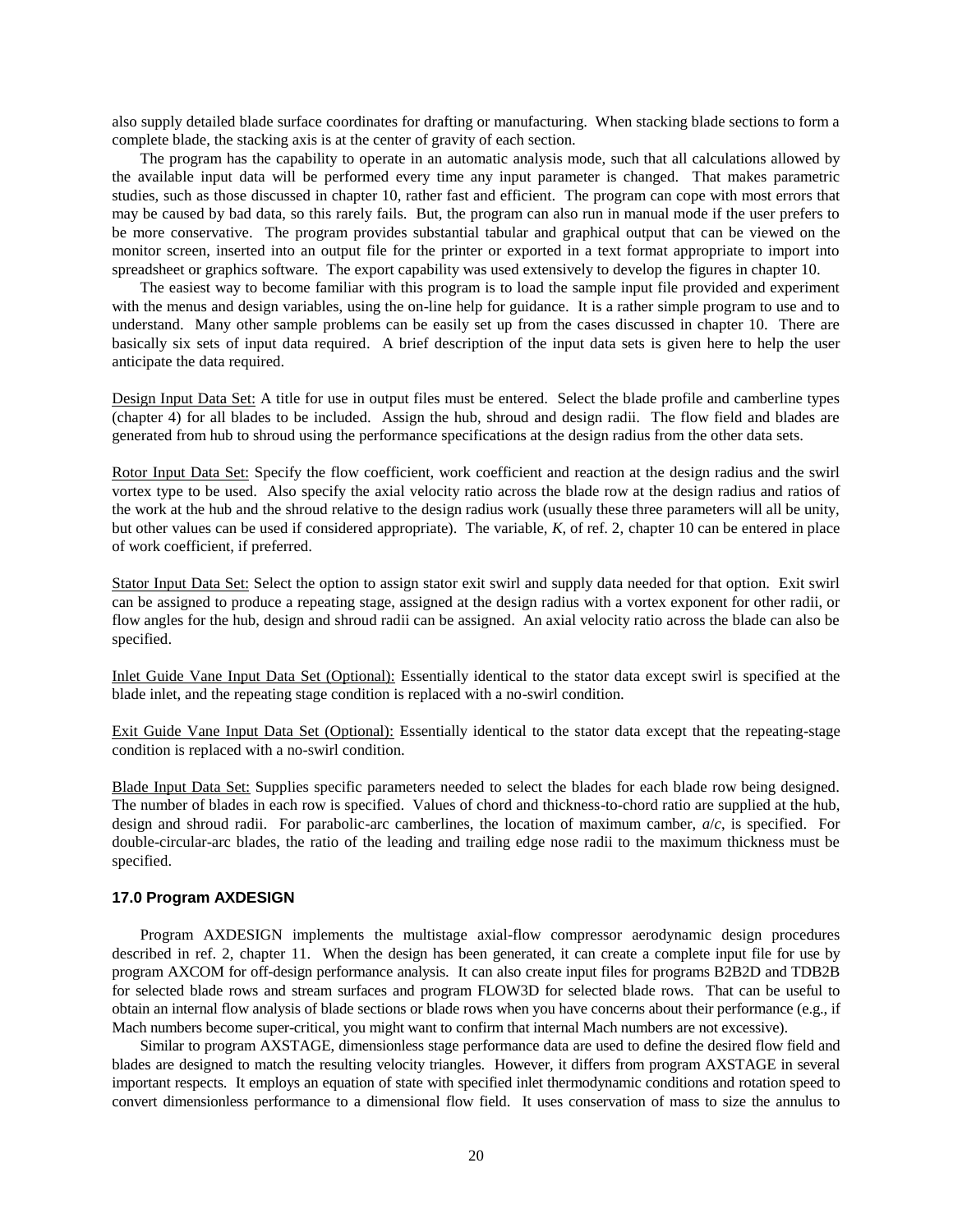actually produce that flow field. It also includes the effect of blade row losses while calculating the flow field to provide an aerodynamic performance analysis of the compressor design at the design operating conditions. And, it accomplishes a complete multistage compressor design.

When sizing the annulus, stream surface curvature effects are ignored, as discussed in ref. 2, chapter 7. Also, a contour produced by annulus sizing is normally far from smooth enough to be acceptable. Program AXDESIGN allows the user to smooth this contour and repeat the design process with fixed end-wall contours. This will result in slight changes in the flow field, since conservation of mass now predicts the meridional velocity distribution through the compressor rather than sizing the annulus. But the blades will be designed to match the velocity triangles from this modified flow field. With fixed end-walls, the analysis can also include the approximate stream surface curvature model described in chapter 7. When carried out in this fashion, program AXDESIGN and AXCOM will yield almost exactly the same predicted flow field and compressor performance at the design

## **18.0 Program EXHAUST**

Program EXHAUST is an aerodynamic performance analysis for the exhaust components of axial-flow compressors (chapter 13). It can predict the aerodynamic performance of exhaust diffusers, scrolls and collectors. Exhaust diffusers are modeled by a modified version of the general annular passage performance analysis for centrifugal compressors (reference 2). Hence, nearly any type of diffuser can be analyzed, ranging from simple axial diffusers to curved (90° bend) type diffusers. The scroll and collector performance analysis is also based on methods of reference 2. The performance is quantified in terms of total pressure loss coefficients and static pressure recovery coefficients for all components analyzed and for the combination of all components. Chapter 13 discusses the use of these performance parameters to define an exhaust loss coefficient to be used by program AXCOM to correct the predicted performance for exhaust losses. Flow conditions on the mean stream surface are also supplied through the diffuser passage, including a breakdown of the loss sources (friction, diffusion and curvature effects).

The input data for the exhaust diffuser includes the mass flow rate, inlet thermodynamic conditions and the fraction of the passage width occupied by the end-wall boundary layers at the inlet. The root-mean-square surface finish and the number of equal-spaced stations along the passage that are to be used for the analysis (minimum of three) are specified. Then you supply geometry at a specified number of stations (minimum of two) from which the program will obtain the computation stations by interpolation. The data required are the axial coordinate and radius on the mean stream surface and the passage hub-to-shroud width. There is a special feature included that permits you to set the radius of any point other than end points to zero. This flags the station as one lying in a region where axial coordinate, radius and passage width all vary linearly with radius. The program will then compute intermediate stations using the end-point data for this section. The program has a fairly sophisticated data edit capability to make it easy to modify this data set. There is also a special option that models annular bends using two or three input stations and assumption that the angle of the mean stream surface with the axial direction varies linearly between the specified stations. Input for the optional scroll or collector includes the root-mean-square surface finish, the passage area and mean radius at the station where the flow has been fully collected, and the discharge flange area. Various figures in chapter 13 illustrate the input geometry data required for all the components analyzed by program EXHAUST.

## **19.0 Program VOLUTE**

Program Volute is a detailed geometry design program for internal and external volutes for centrifugal compressors

(ref. 1, chapter 11) and radial-inflow turbines (ref. 4, chapter 10). It supplies detailed profile geometry for the passage contours at specified circumferential locations. It allows for the use of either elliptical or rectangular passage contours. The figure to the right is a picture of an external elliptical volute. The user specifies the inner radius and passage width (R and b) and the flow angle at that location. This is typically obtained from a performance analysis by program CENCOM. The aspect ratio of the passages is also specified in terms of the ratio B/A. The passage cross-section areas are sized based n conservation of mass and angular momentum. It is assumed that gas density is constant throughout, which is normally a good approximation for volutes. The volute can be undersized or oversized

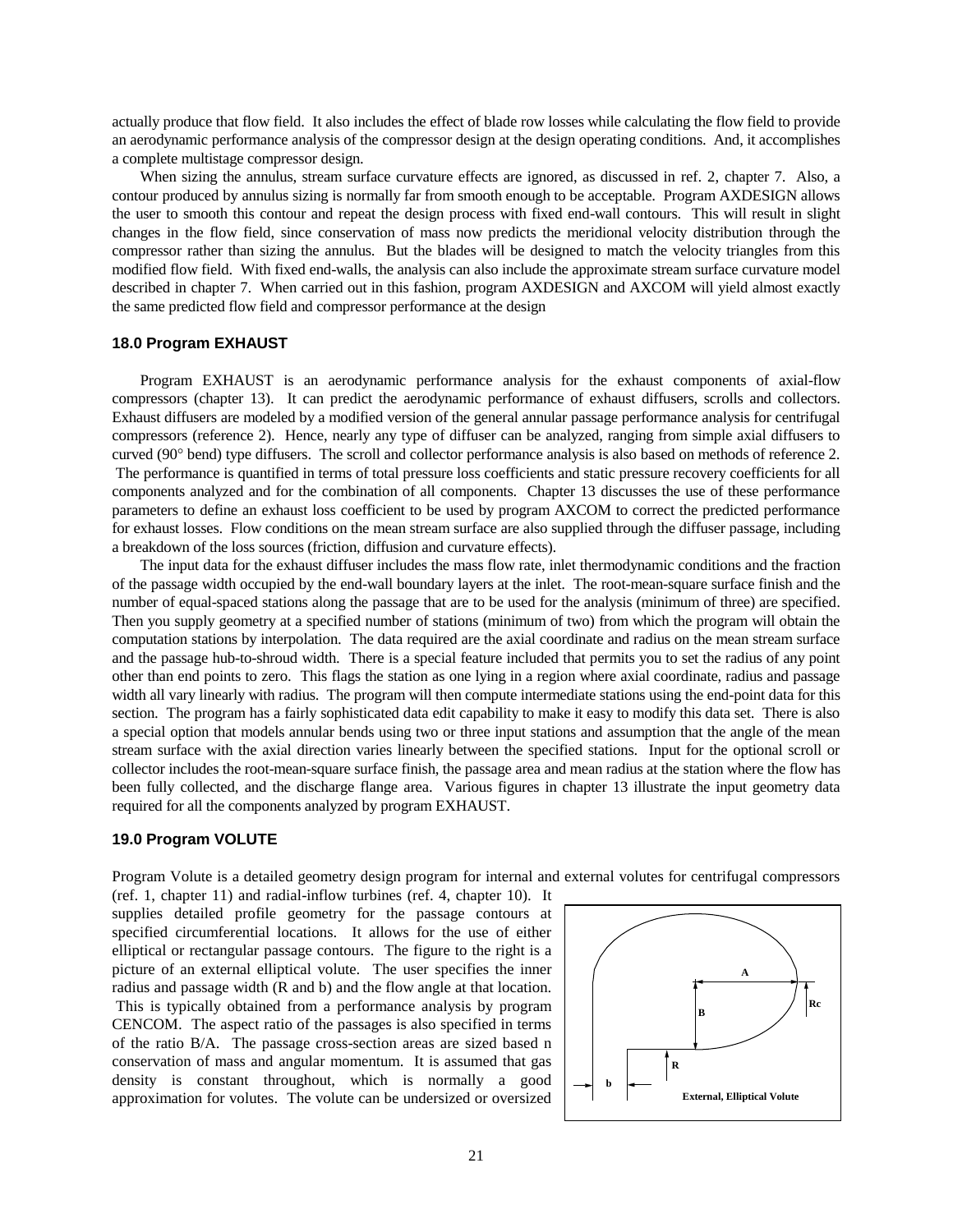based on a specified multiplying factor commonly referred to as the sizing parameter (a value of 1.0 corresponds to an ideal sizing that exactly conserves angular momentum). Ideally, the volute passage areas increase from zero to a maximum value at the circumferential location where 100% of the flow has been collected (the full-collection station). But a passage area of zero cannot be manufactured, so a minimum area constraint is imposed. This is based on the entrance width, b, and requiring a reasonable curvature in the entrance bend from radial to axial. The program supplies the key parameters of the ellipse or rectangle defining the passage contours at all circumferential stations. This is normally most convenient for typical CAD software, but the program also supplies actual contour coordinates in case they are needed.

## **20.0 Program BLADE**

Program BLADE was developed specifically to validate the data and logic needed to model and display the standard airfoil types described in ref. 2, chapter 4 for their use in the various axial-flow compressor programs. It has been included in the *CompAero* system simply because it has sometimes proven to be quite useful in supporting design and analysis activity. It can design blade sections using any of the standard airfoil types. It can supply graphical displays and tabular blade surface and camberline coordinates for both isolated airfoils and cascade form as applied in a compressor. It also calculates the throat spacing for the cascade configuration. These data can be viewed on the monitor screen or sent to the printer. The program can also export data to a text file in a format well suited for importing into spreadsheet or graphics software. Many of the figures in reference 1 that display blade sections were created using this export function. This program is very simple to use and the on-line help is quite sufficient to guide the user in all of its functions. It is expected that many users will find it very informative to actually view blades and cascades designed with the alternate camberline and profile styles available.

## **21.0 Program PTC10**

Program PTC10 is a simple program to correct performance test results to the intended application conditions and working fluid following the procedures of the ASMR Power Test Code PTC 10-1997. It was developed as a useful tool for consulting activity involving witness testing on behalf of the end user to provide an independent check n performance corrections provided by the compressor supplier. The fluid mixture thermodynamic equation of state used is that of program RKMOD. The supplier is likely to use a different equation of state, so exact agreement cannot be expected. But this is quite sufficient to identify any significant errors and to confirm the supplier's adherence to the principles of ASME PTC 10 in accomplishing a valid acceptance performance test to confirm that performance guarantees have been satisfied.

## **22.0 Importing and Exporting Design Data**

Most programs have extensive data import and export capabilities. Import and export is in the form of ASCII text type format. The source or destination of the design data may be any application that can supply or use this type of data file. A common example is Microsoft Excel spreadsheets. For Excel, the space delimited text file (\*.prn) is the appropriate file type to use when importing *CompAero* data into Excel or in a "Save As" operation to provide Excel data for import into *CompAero*. Export to the graphics application PSI-Plot by Poly Software International is another good example. It was the basis for most of the figures contained in reference 1 and 2, using the (\*.dat) file type expected by PSI-Plot.

The *CompAero* general data export utility provides for a variety of column and line export styles that should support a wide variety of other application import capabilities. Extensive on-line help is available for guidance, but you may need to experiment some to meet the requirements of other applications unless their documentation is clear on this point.

Programs BEZIER, GASPATH, FLOW3D and RIGPAC often exchange data to define end-wall contours via a special import and export format handled internally by those programs. You can also create those data exchange files from other sources such as drawings, CAD or CAE applications, etc. using the following ASCII text format:

- On the first line, supply the number of coordinate points to be supplied to define the contour.
- Starting on the second line, enter all axial-coordinates. They can all be entered on one line or on several lines if you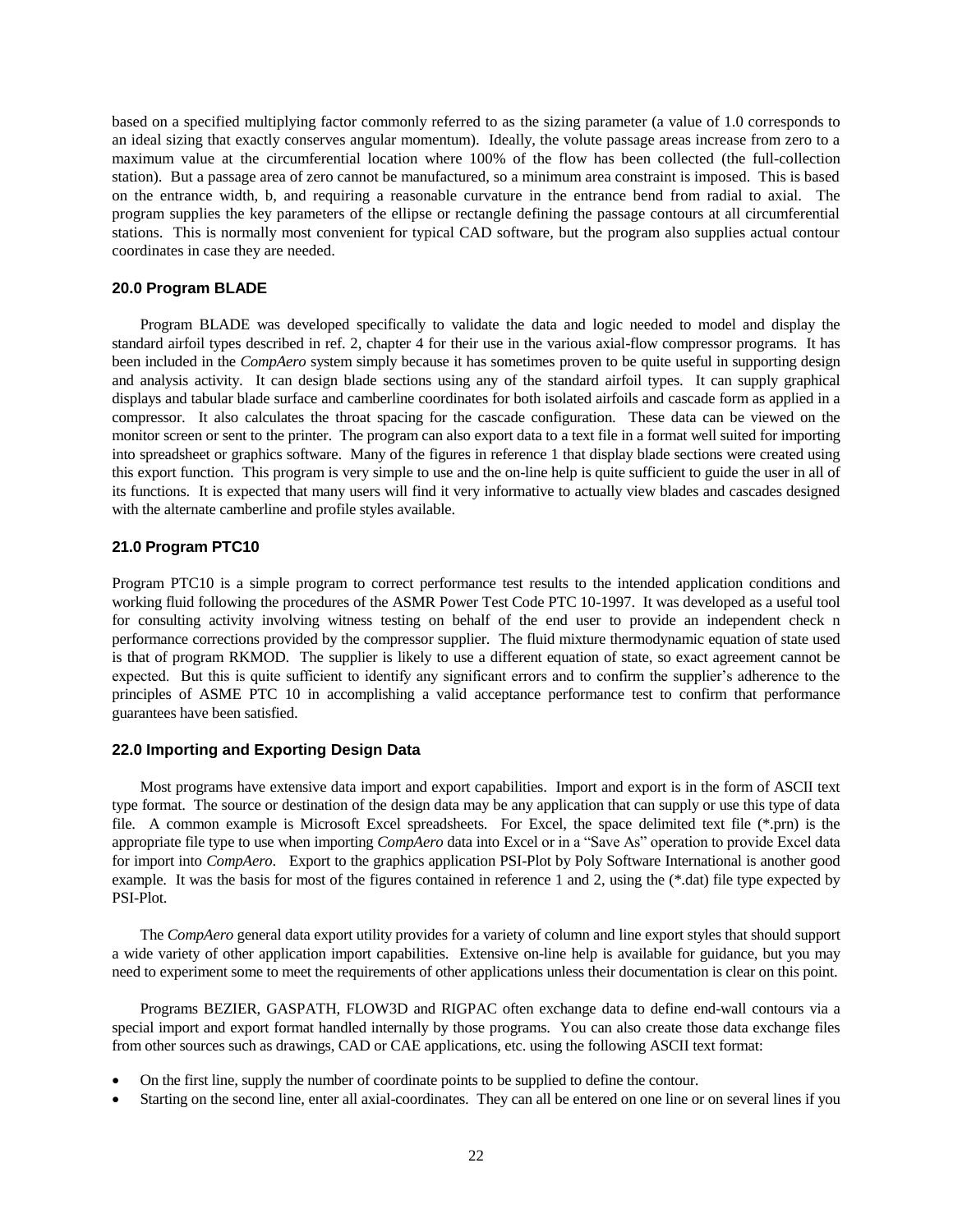choose, but separate successive values on the same line with a blank space.

Starting on a new line, supply all radial-coordinates in the same fashion.

Program RIGPAC has a number of special purpose export options (in addition to those described in section 12, above) that were incorporated over the years that may be beneficial to some users. These include exports for Pro/Engineer, the original B2B3D CFD code (by Professor Dawes) and a fairly generic geometry export for CAD/CAE/CFD applications. Users may want to check the online help for those export options to see if their content will be useful to support those types of applications.

Programs AXCOM and CENCOM have a special option to export performance maps in files suitable for importing into Sinda/Fluint, a generalized fluid and thermal analysis for complex systems by C&R Technologies (http://www.crtech.com). Note that the sample problems (Section 22) contain performance maps that were generated before this capability was added. Hence, they lack some of the data needed for this export.

### **23.0 Printed Output Issues and Alternatives**

The various programs use a common output module that lets the user view or print tabular or graphical output. That module has performed flawlessly for Windows 3.1, 95, 98, ME and 2000. With the release of Windows XP, occasional problems have been encountered when printing the output files. No problems have been encountered in the more common practice of viewing them on the monitor screen. The problem is very unpredictable and apparently somewhat dependent on the printer in use. Early on it was discovered that simply changing the printer font size and then changing it back just before printing would correct the problem (this can easily be done in the printed output window from the "Settings" menu). Presently, that step is now simulated within the code. That upgrade resolved the problem on all of my PCs, but one report has been received of this problem occurring even after that upgrade. The user should make note of the manual fix in case it is needed. Normally the problem can be identified from the summary listed in the output window indicating a number of characters per line or a number of lines per page much greater than what was established during the printer setup.

There is also a useful alternative provided in the output window. The tabular output can be saved in a plain text file (typically with the file name extender .txt). This process removes the format codes used by the printed output module. These text files can be read directly by various document applications such as Microsoft Word, WordPad, Notepad, etc. Usually the default formatting used by those applications for plain text files is sufficient such that no conversion activity is required. The printed output is setup for a fixed pitch font (e.g., Courier or Courier New) with a font size and margins sufficient to permit at least eighty characters to be printed per line. Hence, the need to adjust margins, font or font size remains a possibility, although no case has been encountered so far where that was necessary. This capability was included as a convenient way to archive or transmit important output files electronically. But it also allows the use of the document application to print the tabular output files.

#### **24.0 Sample Problems**

When the software is installed, sample input files for the various programs are installed in sub-directory SAMPLES. The sample problems for the axial-flow compressor programs are specific cases included in reference 2. Centrifugal compressor programs sample input files are two hypothetical stage design problems referred to as Case #1 and Case #2. The base name of the input files identifies these cases, e.g., CASE1.CEN, CASE2.CEN, etc. Program RKMOD was not used in this process, so a representative sample input file SAMPLE.RK is included. The case definitions used for Program SIZE are as follows:

CASE #1: single-stage air compressor stage with axial inlet and "average" surface finishes.

Components: full-inducer, open impeller (no splitter blades), vaned diffuser and elliptical volute. Working fluid: air modeled as pseudo-perfect gas (any equation of state is okay -- this just gives minimum computer running time and is adequate). Inlet Conditions: total pressure =  $100$  kPa, total temperature =  $300^{\circ}$ K Mass flow: set the inlet flow coefficient to 0.08.